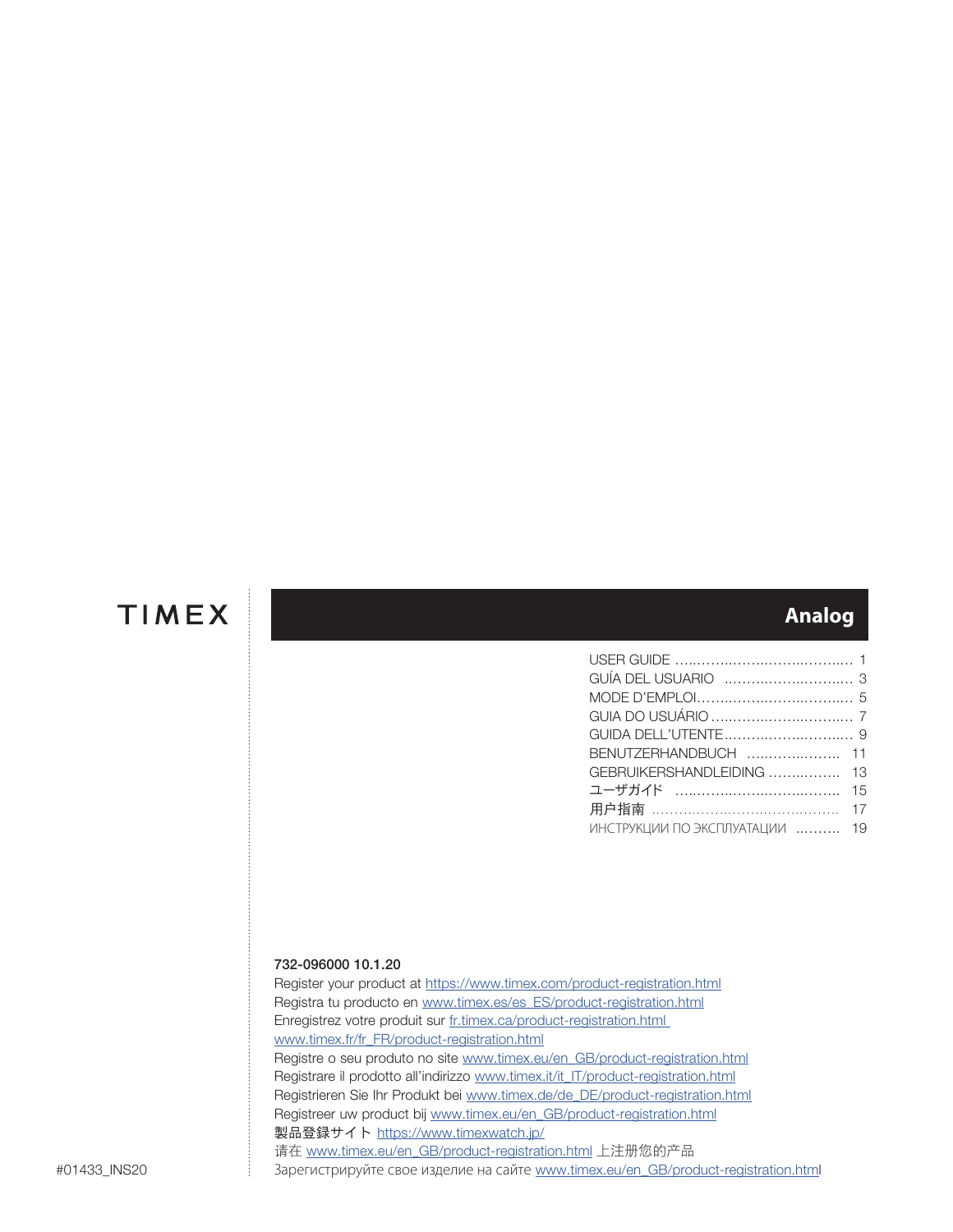Congratulations on purchasing your TIMEX® watch. Please read these instructions carefully to understand how to operate your Timex timepiece. Your watch may not have all of the features described in this booklet.

For more information, please visit: Timex.com

### **HOW TO START YOUR WATCH**

To start your watch remove the plastic guard from under the crown, then press the crown in against the case. The second hand will begin advancing in onesecond intervals.

Some deep-depth water-resistant watches require the setting crown to be screwed in to secure water-resistance. If your watch case has a protrusion with screw threads, the crown must be screwed in after setting the watch.

To screw in, push the crown firmly against the threaded protrusion and hold in while turning the crown clockwise. Continue to screw in the crown until it is tight. You will need to unscrew the crown (counter-clockwise) before pulling it out the next time you want to set your watch.

#### **WATER AND SHOCK RESISTANCE**

If your watch is water-resistant, meter marking or ( $\lll$ ) is indicated

| Water-Resistance Depth | p.s.i.a. * Water Pressure Below Surface |
|------------------------|-----------------------------------------|
| 30m/98ft               | 60                                      |
| 50m/164ft              | 86                                      |
| 100m/328ft             | 160                                     |

\*pounds per square inch absolute

#### **WARNING: TO MAINTAIN WATER-RESISTANCE, DO NOT PRESS ANY BUTTONS UNDER WATER.**

- 1. Watch is water-resistant only as long as crystal, crown and case remain intact.
- 2. Watch is not a diver watch and should not be used for diving.
- 3. Rinse watch with fresh water after exposure to salt water.
- 4. Shock-resistance will be indicated on the watch face or caseback. Watches are designed to pass ISO test for shock-resistance. However, care should be taken to avoid damaging the crystal.

### **TO SET TIME**

- 1. PULL crown to position C and turn until the hour and minute hands display the correct time. Note correct time of day (A.M. or P.M.) for proper date function (if applies). The date will advance between 9:00 PM and 1:00 AM
- 2. Push crown to position A.

### **TO SET DATE (IF APPLIES)**

- 1. PULL crown to position B and turn COUNTER-CLOCKWISE until correct day appears. Note: if the date is set between the hours of around 9:00 PM and 1:00 AM, the date may not change the following day. If this occurs, reset the Time and Date at any other time than between the hours of around 9:00 PM and 1:00 AM to ensure proper date function.
- 2. Push crown to position A.



#### **HOW TO ADJUST BRACELET**

(Variations of the following bracelet sections apply to all watch models).

## SLIDING CLASP BRACELET

- 1 Open locking plate.
- 2. Move clasp to desired bracelet length.
- 3. Exert pressure while holding locking plate and slide clasp back and forth until it engages in grooves on underside of bracelet.
- 4. Press locking plate down until it snaps closed. Clasp can be damaged if excessive force is used.



#### FOLDOVER CLASP BRACELET

- 1. Find spring bar that connects bracelet to clasp.
- 2. Using a pointed tool, push in spring bar and gently twist bracelet to disengage.
- 3. Determine wrist size, then insert spring bar in correct bottom hole.
- 4. Push down on spring bar, align with top hole and release to lock in place.



## BRACELET LINK REMOVAL

#### REMOVING LINKS:

- 1. Place bracelet upright and insert pointed tool in opening of link.
- 2. Push pin forcefully in direction of arrow until link is detached (pins are designed to be difficult to remove).
- 3. Repeat until desired number of links are removed.



### RE-ASSEMBLY:

- 1. Rejoin bracelet parts.
- 2. Push pin back into link in opposite direction of arrow.
- 3. Press pin down securely into bracelet until it is flush.

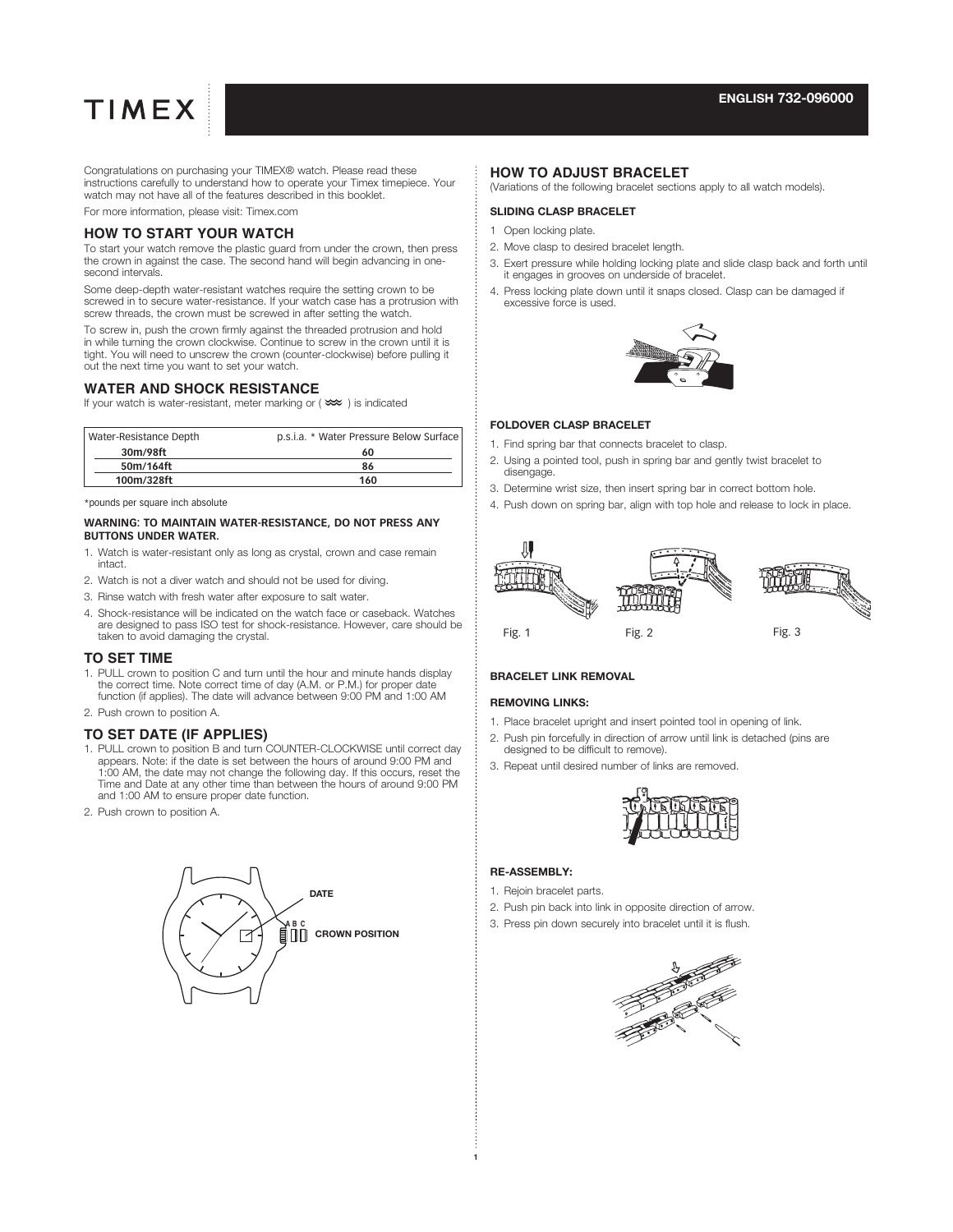

## **EXTENDED WARRANTY**

**Available in U.S. only.** Extend your warranty for an additional 4 years from date of purchase for \$5. You can pay with AMEX, Discover, Visa or MasterCard by alling 1 800-448-639 during normal business hours. Payment must Extended Warranty, P.O. Box 1676, Dept. EF, Little Rock, AR 72203.

## **TIMEX INTERNATIONAL WARRANTY**

http://www.timex.com/productWarranty.html

©2018 Timex Group USA, Inc. TIMEX is a registered trademark of Timex Group USA, Inc. in the US and other countries.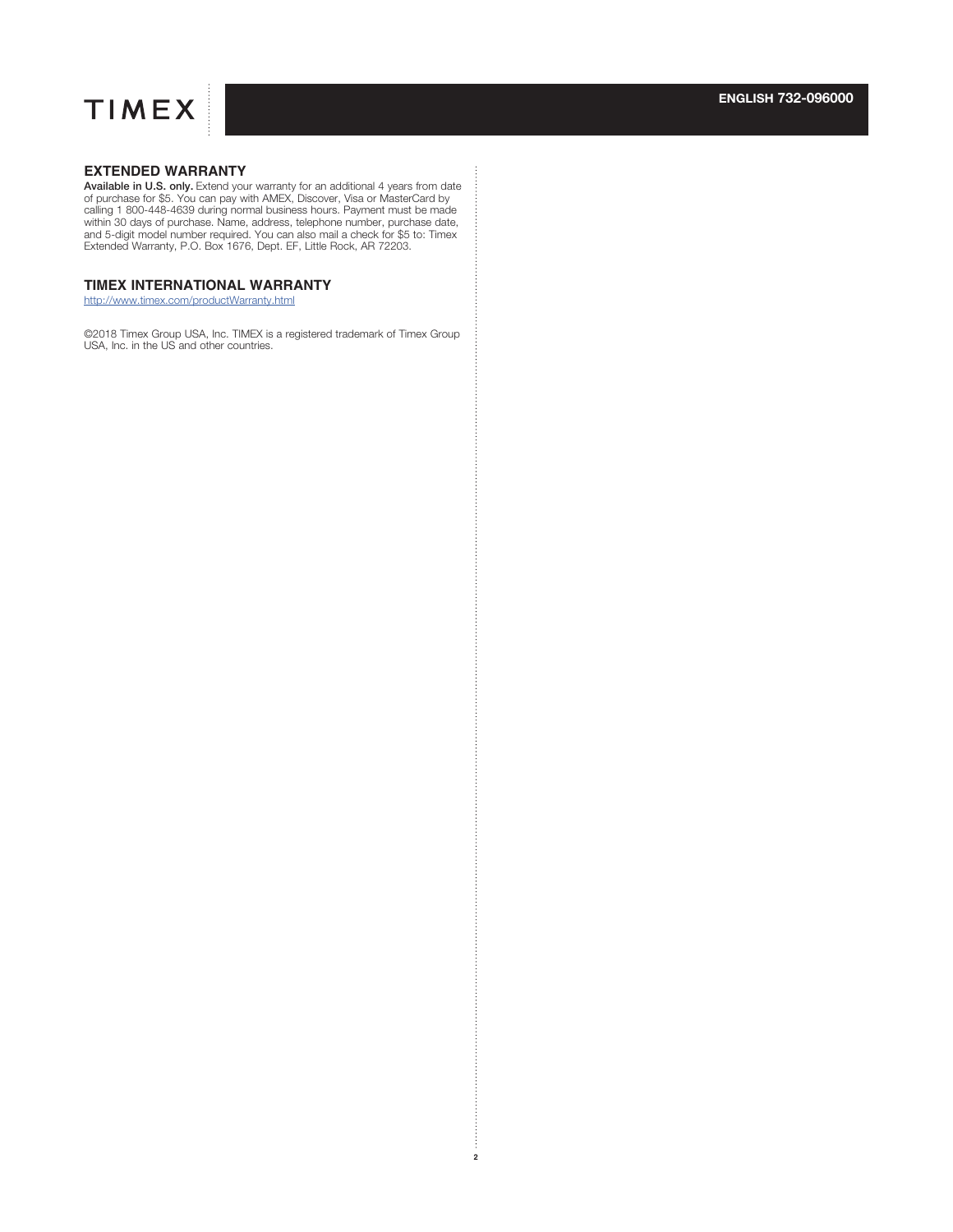Enhorabuena por la compra de tu reloj TIMEX®. Lee atentamente estas instrucciones para entender el funcionamiento de tu reloj Timex. Es posible que tu reloj no tenga todas las características descritas en este folleto. Para obtener más información, visita: **Timex.com**

## **CÓMO INICIAR TU RELOJ**

Para inicializar tu reloj retira el protector de plástico de debajo de la corona y luego pulsa la corona contra la caja. El segundero comenzará a avanzar a intervalos de un segundo.

Algunos relojes resistentes al agua a grandes profundidades necesitan que la corona de ajuste se atornille para asegurar la resistencia al agua. Si la caja de tu reloj tiene una protuberancia roscada, la corona debe atornillarse después de ajustar el reloj.

Para atornillarla, empuja la corona con firmeza contra la protuberancia roscada y mantén la presión mientras giras la corona en sentido horario. Continúa atornillando la corona hasta que esté firme. Necesitarás desatornillar la corona (en sentido antihorario) antes de tirarla hacia fuera la próxima vez que quieras ajustar su reloj.

#### **RESISTENCIA AL AGUA Y A LOS GOLPES**

Si tu reloj es resistente al agua, se indicarán los metros o  $(\infty)$ .

| p.s.i.a. * Presión bajo la superficie<br>del agua |
|---------------------------------------------------|
| 60                                                |
| 86                                                |
| 160                                               |
|                                                   |

\*libras por pulgada cuadrada absoluta

#### **ADVERTENCIA: PARA MANTENER LA RESISTENCIA AL AGUA, NO PULSES NINGÚN BOTÓN DEBAJO DEL AGUA.**

- 1. El reloj es resistente al agua solamente mientras el cristal, la corona y la caja permanezcan intactos.
- 2. El reloj no es apropiado para hacer submarinismo y no debería usarse para ello.
- 3. Aclara el reloj con agua dulce después de haber estado expuesto al agua salada.
- 4. La resistencia a los golpes estará indicada en la cara del reloj o en la parte de atrás de la caja. Los relojes están diseñados para pasar la prueba ISO de resistencia a los golpes. Sin embargo, se debe tener cuidado para evitar dañar el cristal.

#### **PARA FIJAR LA HORA**

- 1. TIRA de la corona hasta la posición C y gírala hasta que las manecillas de la hora y los minutos muestren la hora correcta. Para ver la fecha correcta, elige "A.M." o "P.M." según el momento del día (si corresponde). La fecha avanzará entre las 9:00 P.M. y la 1:00 A.M.
- 2. Empuja la corona hasta la posición A.

## **PARA FIJAR LA FECHA (SI CORRESPONDE)**

- 1. TIRA de la corona hasta la posición B y gírala en sentido CONTRAHORARIO hasta que aparezca el día correcto. Nota: \*si la fecha se fija entre las 9:00 P.M. y la 1:00 A.M., puede que la fecha no cambie al día siguiente. Si esto ocurre, ajusta la hora y la fecha en cualquier otro momento entre las 9:00 P.M. y la 1:00 A.M. para asegurarte de que la fecha funciona correctamente.
- 2. Empuja la corona hasta la posición A.



#### **CÓMO AJUSTAR LA PULSERA**

(Las variaciones de las siguientes secciones de pulseras se aplican a todos los modelos de relojes).

#### **PULSERA CON BROCHE DESLIZANTE**

- 1. Abre la chapa de cierre.
- 2. Mueve el broche hasta lograr la longitud de pulsera deseada.
- 3. Ejerce presión mientras sostienes la chapa de cierre y desliza el broche hacia atrás y hacia delante hasta que se acople en las ranuras situadas en la parte de abajo de la pulsera.
- 4. Presiona hacia abajo la chapa de cierre hasta que encaje a presión y quede cerrada. El broche puede dañarse si se usa una fuerza excesiva.



#### **PULSERA CON BROCHE PLEGABLE**

- 1. Localiza el perno de resorte que conecta la pulsera al broche.
- 2. Utilizando una herramienta puntiaguda, empuja el perno de resorte hacia dentro y gira suavemente la pulsera para desacoplarla.
- 3. Determina el tamaño de la muñeca y después introduce el perno de resorte en el agujero inferior correcto.
- 4. Empuja el perno hacia abajo, alinéalo con el agujero superior y suéltalo para que encaje en su sitio.



#### **RETIRADA DE ESLABONES DE LA PULSERA**

#### **CÓMO QUITAR LOS ESLABONES:**

- 1. Coloca la pulsera en posición vertical e introduce la herramienta puntiaguda en la abertura del eslabón.
- 2. Empuja el perno con fuerza en el sentido de la flecha hasta que el eslabón se suelte (los pernos están diseñados para ser difíciles de quitar).
- 3. Repite el procedimiento hasta que se haya quitado el número de eslabones deseado.



#### **CÓMO VOLVER A ENSAMBLAR:**

- 1. Vuelve a unir las piezas de la pulsera.
- 2. Empuja el perno nuevamente hacia el interior del eslabón en sentido contrario al indicado por la flecha.
- 3. Presiona el pasador hacia abajo hasta que encaje firmemente en la pulsera y quede a ras.

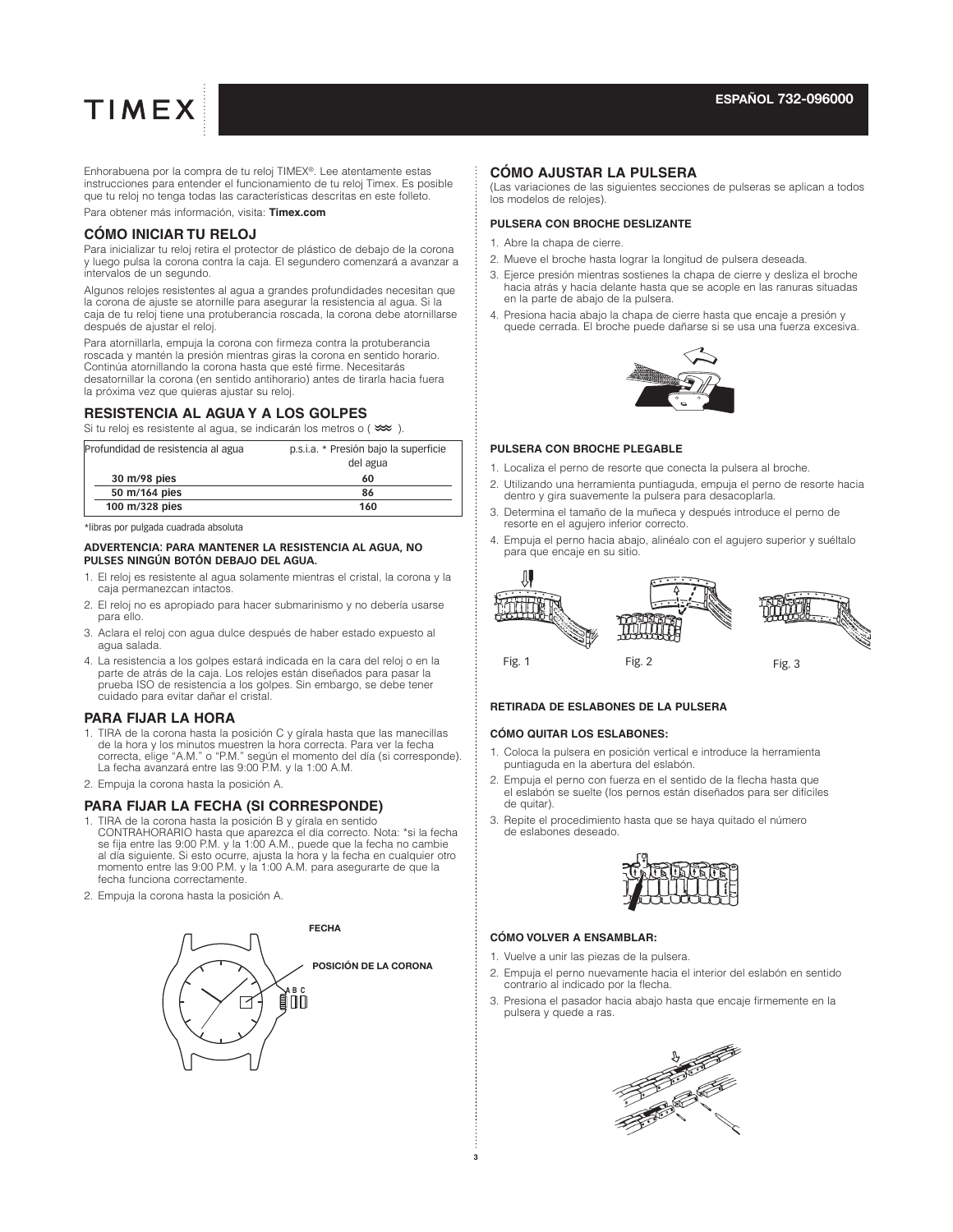## **GARANTÍA EXTENDIDA**

**Disponible solamente en EE. UU.** Amplía tu garantía por 4 años adicionales<br>a partir de la fecha de compra por 5 dólares. Puedes pagar con AMEX,<br>Discover, Visa o MasterCard llamando al 1 800-448-4639 durante el horario comercial normal. El pago deberá efectuarse dentro de los 30 días siguientes a la fecha de compra. Se deben indicar el nombre, la dirección, el número de teléfono, la fecha de compra y los 5 dígitos del número del modelo. También puedes enviar un cheque de 5 dólares por correo a: Timex Extended Warranty, P.O. Box 1676, Dept. EF, Little Rock, AR 72203.

## **GARANTÍA INTERNACIONAL DE TIMEX**

www.timex.es/es\_ES/productWarranty.html

©2018 Timex Group USA, Inc. TIMEX es una marca comercial registrada de Timex Group USA, Inc. en Estados Unidos y otros países.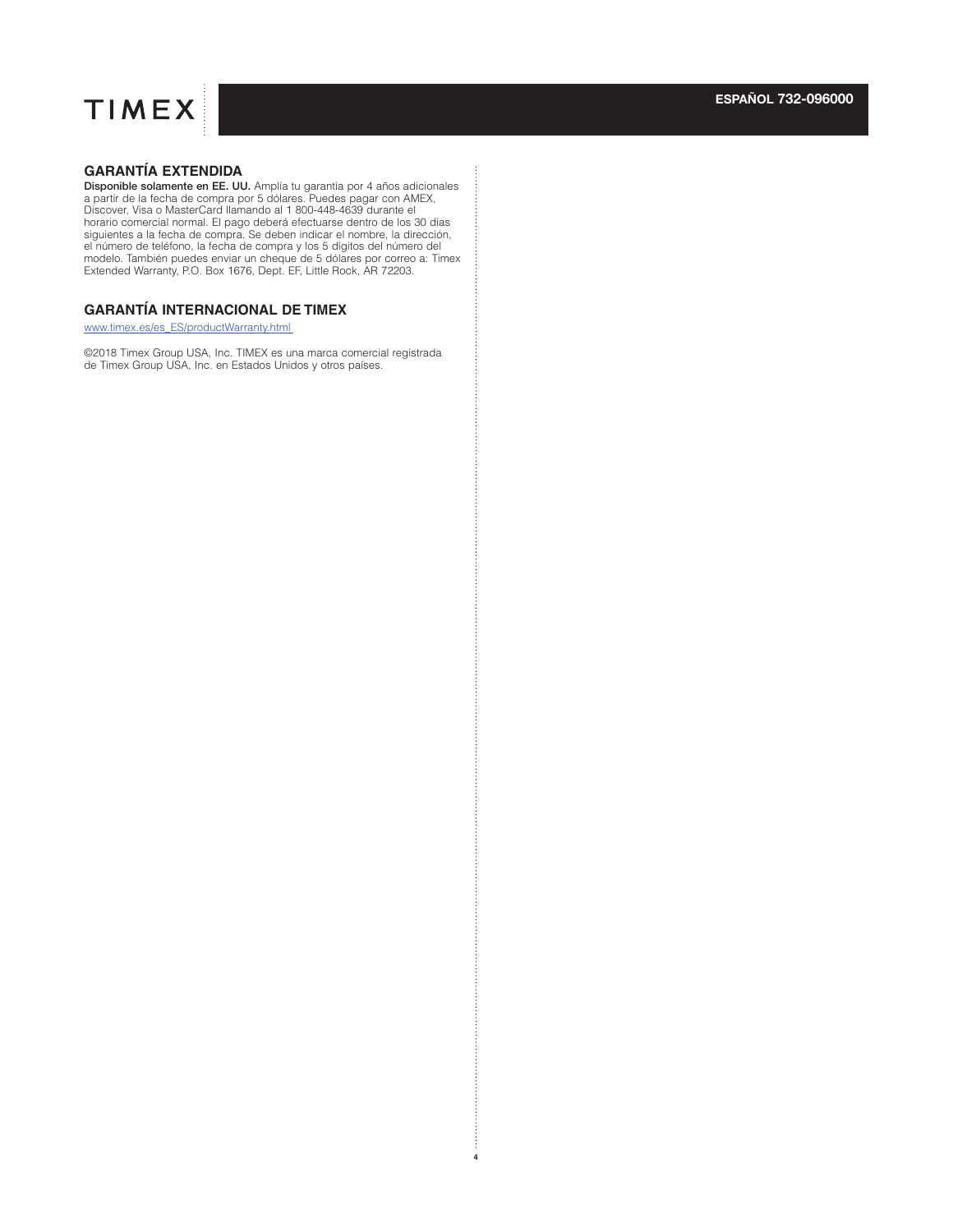Félicitations pour votre achat d'une montre TIMEX®. Lire ces instructions attentivement pour bien comprendre le fonctionnement de cette montre Timex. Il est possible que ce modèle ne présente pas toutes les fonctions décrites dans le dépliant.

Pour de plus amples renseignements, visiter le site : **Timex.com**

## **COMMENT METTRE VOTRE MONTRE EN MARCHE**

Pour mettre la montre en marche, retirez le capot de protection en plastique situé sous la couronne, puis enfoncez la couronne vers le boîtier. L'aiguille des secondes commencera à avancer par intervalles d'une seconde.

Pour certaines montres étanches en eaux profondes, la couronne de réglage doit être vissée afin d'en garantir l'étanchéité. Si le boîtier présente un bouton fileté, la couronne doit être vissée après le réglage de la montre.

Pour visser, enfoncez fermement la couronne sur le bouton fileté et maintenez-la enfoncée tout en la faisant tourner dans le sens horaire. Continuez à visser la couronne jusqu'à ce qu'elle soit bien serrée. Il faudra dévisser la couronne (dans le sens anti-horaire) avant de la tirer la prochaine fois que vous souhaiterez régler la montre.

#### **RÉSISTANCE AUX CHOCS ET À L'EAU**

Si la montre est étanche, la profondeur maximale ou le symbole ( $\infty$ ) est indiqué

| Profondeur d'étanchéité | p.s.i.a. * Pression de l'eau sous |
|-------------------------|-----------------------------------|
|                         | la surface                        |
| 30 mètres/98 pieds      | 60                                |
| 50 mètres/164 pieds     | 86                                |
| 100 mètres/328 pieds    | 160                               |

\*livres par pouce carré (abs.)

#### **AVERTISSEMENT : POUR PRÉSERVER L'ÉTANCHÉITÉ, NE PAS ENFONCER LES BOUTONS SOUS L'EAU.**

- 1. La montre est étanche aussi longtemps que le verre, les couronnes et le boîtier sont intacts.
- 2. La montre n'est pas conçue pour la plongée. Ne pas l'utiliser dans ces conditions.
- 3. Rincer à l'eau douce après tout contact avec l'eau de mer.
- 4. La résistance aux chocs est indiquée sur la face de la montre ou le dos du boîtier. Les montres sont conçues pour se conformer à l'essai de choc ISO. Toutefois, prendre garde à éviter d'endommager le verre.

#### **RÉGLAGE DE L'HEURE**

- 1. TIREZ sur la couronne pour la mettre en position « C » puis déplacer les aiguilles des heures et des minutes jusqu'à afficher l'heure correcte. Bien tenir compte de l'heure (AM ou PM, c'est-à-dire avant ou après midi) pour assurer que la date fonctionne correctement (le cas échéant). La date sera changée entre 9 h du soir (PM) et 1 h du matin (AM).
- 2. Enfoncez la couronne pour la mettre en position A.

#### **POUR RÉGLER LA DATE (LE CAS ÉCHÉANT)**

- 1. TIREZ sur la couronne pour la mettre en position B et tournez-la DANS LE SENS ANTI-HORAIRE jusqu'à afficher la date courante. REMARQUE : Si la date est réglée entre environ 9h du soir (PM) et 1h du matin (AM), il est possible qu'elle ne change pas le jour suivant. Dans un tel cas, essayez de régler l'Heure et la Date à tout autre moment de la journée en dehors de la période comprise entre 21 h et 1 h.
- 2. Enfoncez la couronne pour la mettre en position A.



#### **COMMENT AJUSTER LE BRACELET**

(Les sections suivantes s'appliquent aux bracelets de tous les modèles de montre, avec certaines variantes.)

#### **BRACELET À FERMOIR COULISSANT**

- 1 Ouvrez la plaquette de blocage.
- 2. Glissez le fermoir jusqu'à la longueur de bracelet souhaitée.
- 3. Appuyez tout en tenant la plaquette de blocage et glissez le fermoir d'avant en arrière jusqu'à ce qu'il s'engage dans les rainures sur la face inférieure du bracelet.
- 4. Appuyez sur la plaquette de blocage jusqu'au déclic qui indique sa fermeture. Une force excessive peut endommager le fermoir.



#### **BRACELET À FERMOIR DÉPLIANT**

- 1. Trouvez la barrette à ressort qui attache le bracelet au fermoir.
- 2. À l'aide d'un outil pointu, enfoncez la barrette et pivotez délicatement le bracelet pour le dégager.
- 3. Déterminez la taille du poignet puis introduisez la barrette à ressort dans l'orifice inférieur correspondant.
- 4. Enfoncez la barrette, l'alignez sur l'orifice supérieur puis la relâchez pour la mettre en place.



#### **DÉMONTAGE DE MAILLONS DU BRACELET**

#### **DÉMONTAGE DE MAILLONS :**

- 1. Placez le bracelet verticalement et introduisez un outil pointu dans l'ouverture du maillon.
- 2. Poussez fortement la goupille dans le sens de la flèche jusqu'à détacher le maillon (les goupilles sont conçues pour résister à l'extraction).
- 3. Répétez l'opération jusqu'à ce que le nombre souhaité de maillons soit démonté.



#### **RÉASSEMBLAGE :**

- 1. Mettez les pièces du bracelet en place.
- 2. Poussez la goupille dans le maillon dans le sens opposé à la flèche.
- 3. Enfoncez la goupille jusqu'à ce qu'elle ne dépasse plus du bracelet.

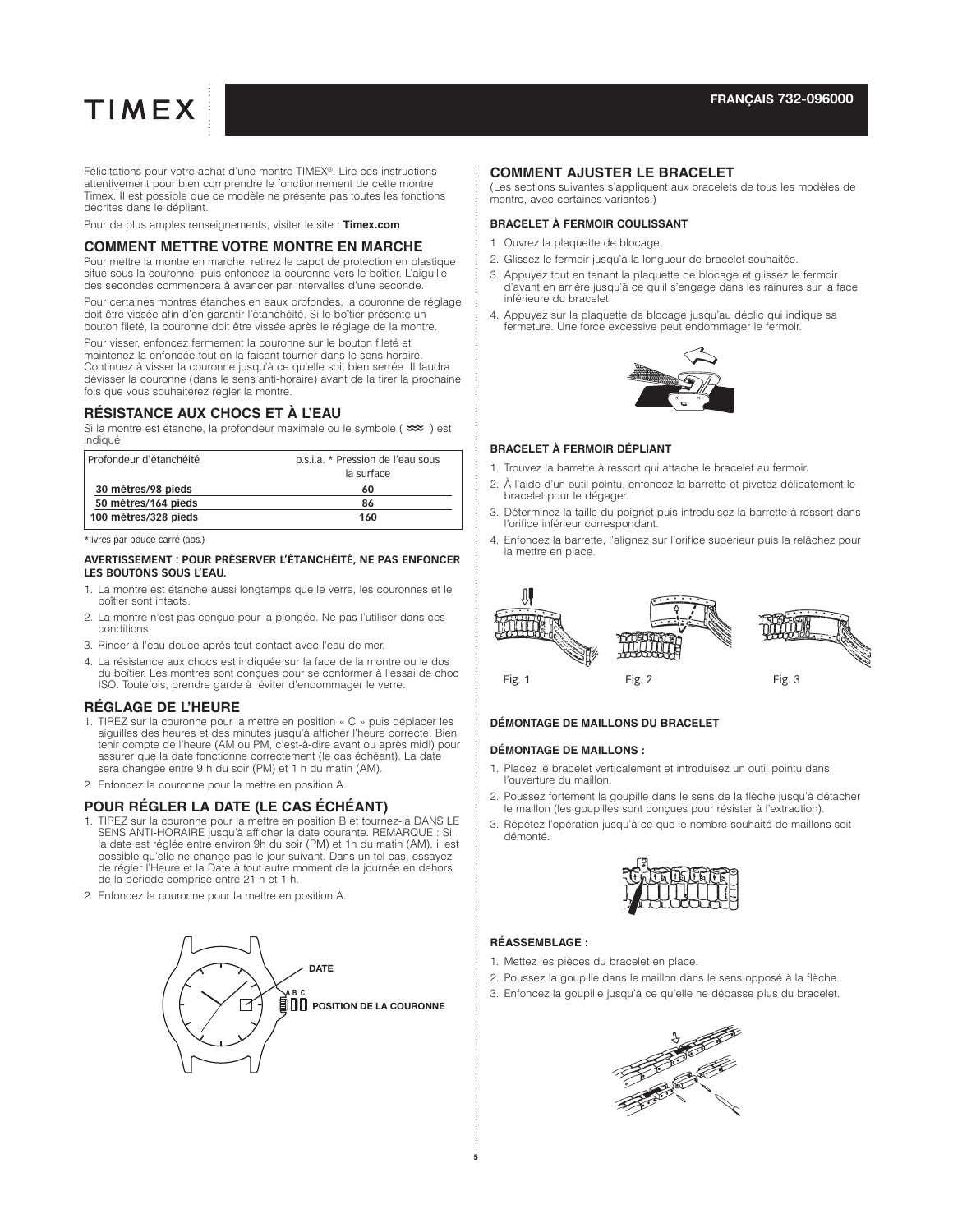

## **GARANTIE ÉTENDUE**

**Proposée aux États-Unis seulement.** La garantie peut être étendue de<br>4 années supplémentaires à compter de la date d'achat pour 5 \$. Le<br>paiement peut se faire par carte AMEX, Discover, Visa ou MasterCard en<br>appelant le 1 être effectué dans les 30 jours qui suivent l'achat. Indiquer les nom, adresse, numéro de téléphone, date d'achat et numéro de modèle à 5 chiffres. Il est également possible d'envoyer un chèque de 5 USD par courrier à : Timex Extended Warranty, P.O. Box 1676, Dept. EF, Little Rock, AR 72203 États-Unis.

## **GARANTIE INTERNATIONALE TIMEX**

fr.timex.ca/productWarranty.html www.timex.fr/fr\_FR/productWarranty.html

©2018 Timex Group USA, Inc. TIMEX est une marque déposée de Timex Group USA, Inc. aux États-Unis et dans d'autres pays.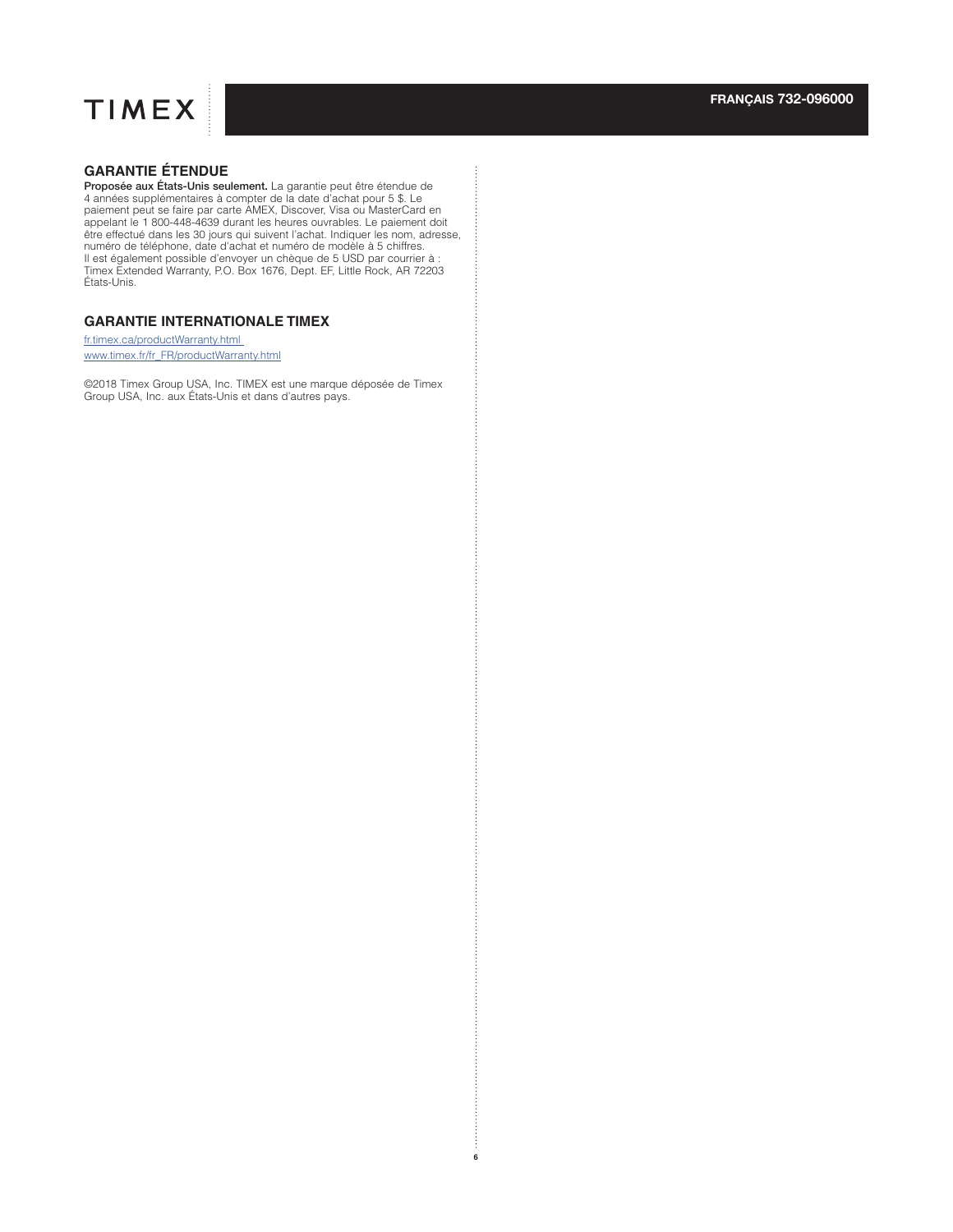Parabéns pela compra do seu relógio TIMEX®. Leia cuidadosamente as instruções para saber como operar o relógio Timex. É possível que o seu relógio não possua todos os recursos descritos neste folheto.

Para obter informações adicionais, visite: Timex.com

### **COMO INICIAR O FUNCIONAMENTO DO RELÓGIO**

Retire a proteção plástica abaixo da coroa e pressione a coroa contra a caixa para iniciar o funcionamento do relógio. O ponteiro dos segundos começará a avançar em intervalos de um segundo.

A coroa de alguns relógios resistentes a grandes profundidades de água precisa ser atarraxada para que a resistência à água funcione. Se a caixa do relógio tiver uma saliência com rosca, a coroa deverá ser atarraxada depois de configurar o relógio.

Para atarraxar, pressione e mantenha-a pressionada a coroa firmemente contra a saliência rosqueada e gire-a simultaneamente no sentido horário. Continue a atarraxar a coroa até que esteja firme. Da próxima vez que desejar configurar o relógio, você deverá desatarraxar a coroa (sentido anti-horário) antes de puxá-la para fora .

## **À PROVA D'ÁGUA E DE CHOQUE**

Se o relógio for resistente à água, haverá uma indicação de profundidade em metros ou  $(\infty)$ .

| p.s.i.a. * Pressão da água abaixo<br>da superfície |
|----------------------------------------------------|
| 60                                                 |
| 86                                                 |
| 160                                                |
|                                                    |

\*pressão absoluta em libras por polegada quadrada

#### **ADVERTÊNCIA: PARA MANTER A RESISTÊNCIA À ÁGUA, NÃO PRESSIONE NENHUM BOTÃO QUANDO ESTIVER EMBAIXO D'ÁGUA.**

- 1. O relógio somente será resistente à água se o cristal, a coroa e a caixa permanecerem intactos.
- 2. Este não é um relógio de mergulho e, por isso, não deve ser usado para essa atividade.
- 3. Enxágue o relógio com água depois de tê-lo exposto à água salgada.
- 4. A resistência a choques será indicada na face ou na tampa do relógio. Os relógios são fabricados para passarem na prova de resistência a choques da ISO. Contudo, deve-se ter cuidado para não danificar o cristal.

### **PARA AJUSTAR A HORA**

- 1. PUXE a coroa para a posição C e gire até os ponteiros da hora e dos minutos exibirem a hora certa. Observe a hora correta (A.M. [dia] ou P.M. [noite]) do dia para permitir um adequado funcionamento da data (se aplicável). A data muda entre 9:00 PM e 1:00 AM.
- 2. Empurre a coroa para a posição A.

## **PARA AJUSTAR DATA (SE APLICÁVEL)**

- 1. PUXE a coroa para a posição B e gire no SENTIDO ANTI-HORÁRIO até o dia correto ser exibido. Obs.: se a data for ajustada entre aproximadamente 9:00 PM e 1:00 AM, é possível que a data não mude no dia seguinte. Se isso ocorrer, reajuste a Hora e a Data em qualquer outra hora que não seja entre aproximadamente 9:00 PM e 1:00 AM para garantir o funcionamento adequado da data.
- 2. Empurre a coroa para a posição A.

#### **DATE (DATA)**



#### **COMO AJUSTAR A PULSEIRA**

(Variações das seguintes partes das pulseiras aplicam-se a todos os modelos de relógio).

#### PULSEIRA DE FIVELA DESLIZANTE

- 1. Abra o fecho.
- 2. Mova a fivela até o comprimento desejado da pulseira.
- 3. Exerça pressão ao mesmo tempo que segura o fecho e deslize a fivela para frente e para trás até se engatar nas ranhuras situadas no lado inferior da pulseira.
- 4. Pressione o fecho para baixo até se encaixar e fechar. A fivela pode sofrer danos se aplicar demasiada força.



#### PULSEIRA DE FIVELA DOBRÁVEL

- 1. Encontre a barra de mola que une a pulseira à fivela.
- 2. Empurre a barra de mola com uma ferramenta pontuda e torça delicadamente a pulseira para desprendê-la.
- 3. Meça o tamanho do pulso e insira a barra de mola no orifício inferior correto.
- 4. Empurre a barra de mola para baixo, alinhe-a com o orifício superior e solte-a para travá-la no lugar.



#### RETIRADA DOS ELOS DA PULSEIRA

#### RETIRADA DOS ELOS:

- 1. Coloque a pulseira na vertical e insira uma ferramenta pontuda na abertura do elo.
- 2. Empurre o pino com força no sentido da seta até que o elo se desprenda (os pinos foram concebidos para dificultar a sua retirada).
- 3. Repita a operação até retirar o número desejado de elos.



#### REMONTAGEM:

- 1. Volte a juntar as peças da pulseira.
- 2. Empurre o pino de volta no elo no sentido oposto da seta.
- 3. Pressione firmemente o pino para baixo para dentro da pulseira até se alinhar e se encaixar.



### **EXTENSÃO DA GARANTIA**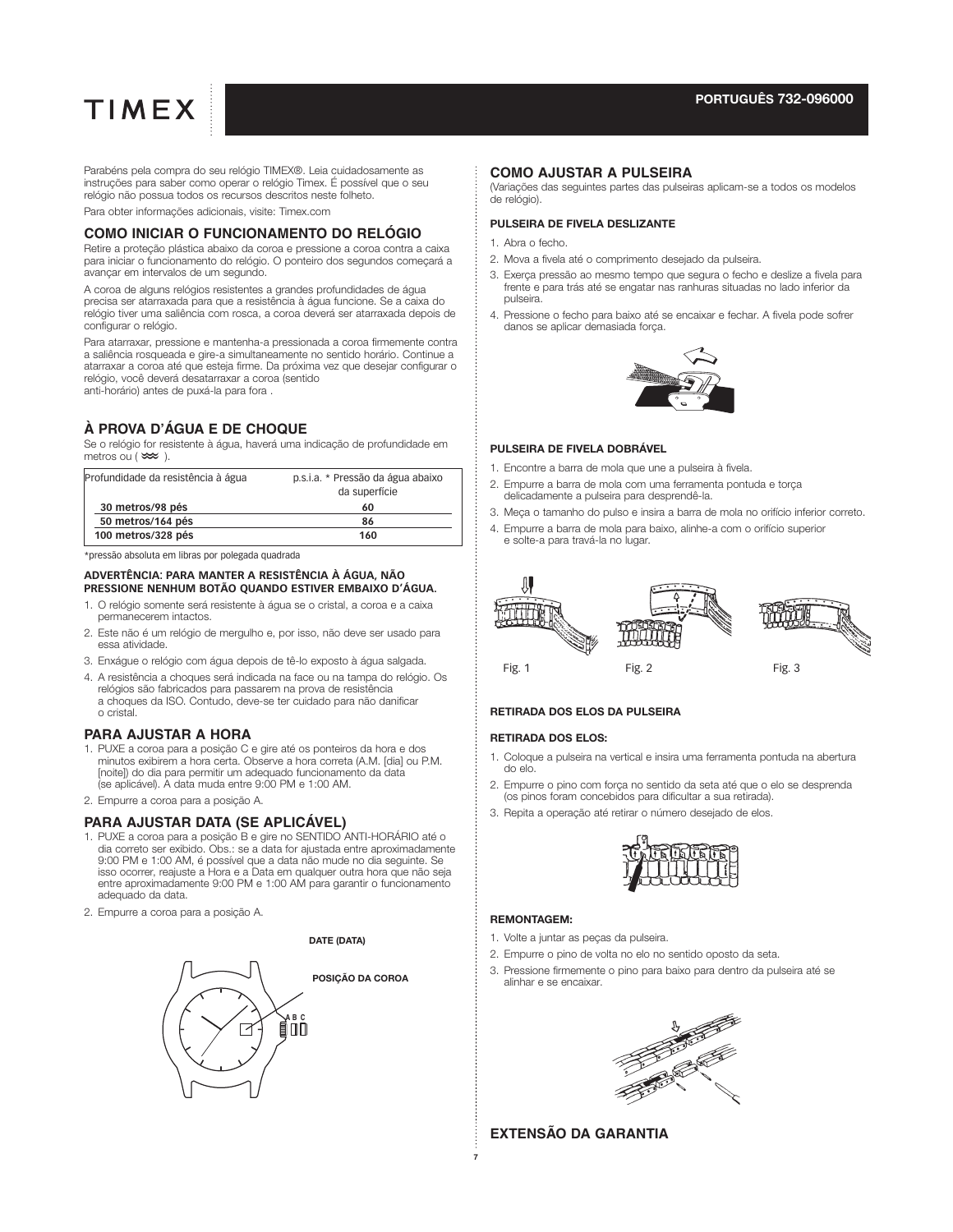

**Disponível somente nos EUA.** Estenda a garantia por quatro (4) anos adicionais a partir da data de compra por US\$5,00. O pagamento pode ser feito com cartão AMEX, Discover, Visa ou MasterCard ou ligando para 1-800-44539 d correio para o seguinte endereço: Timex Extended Warranty, P.O. Box 1676, Dept. EF, Little Rock, AR 72203.

## **GARANTIA INTERNACIONAL TIMEX**

www.timex.eu/en\_GB/productWarranty.html

©2018 Timex Group USA, Inc. TIMEX é marca comercial registrada do Timex Group USA, Inc. nos EUA e em outros países.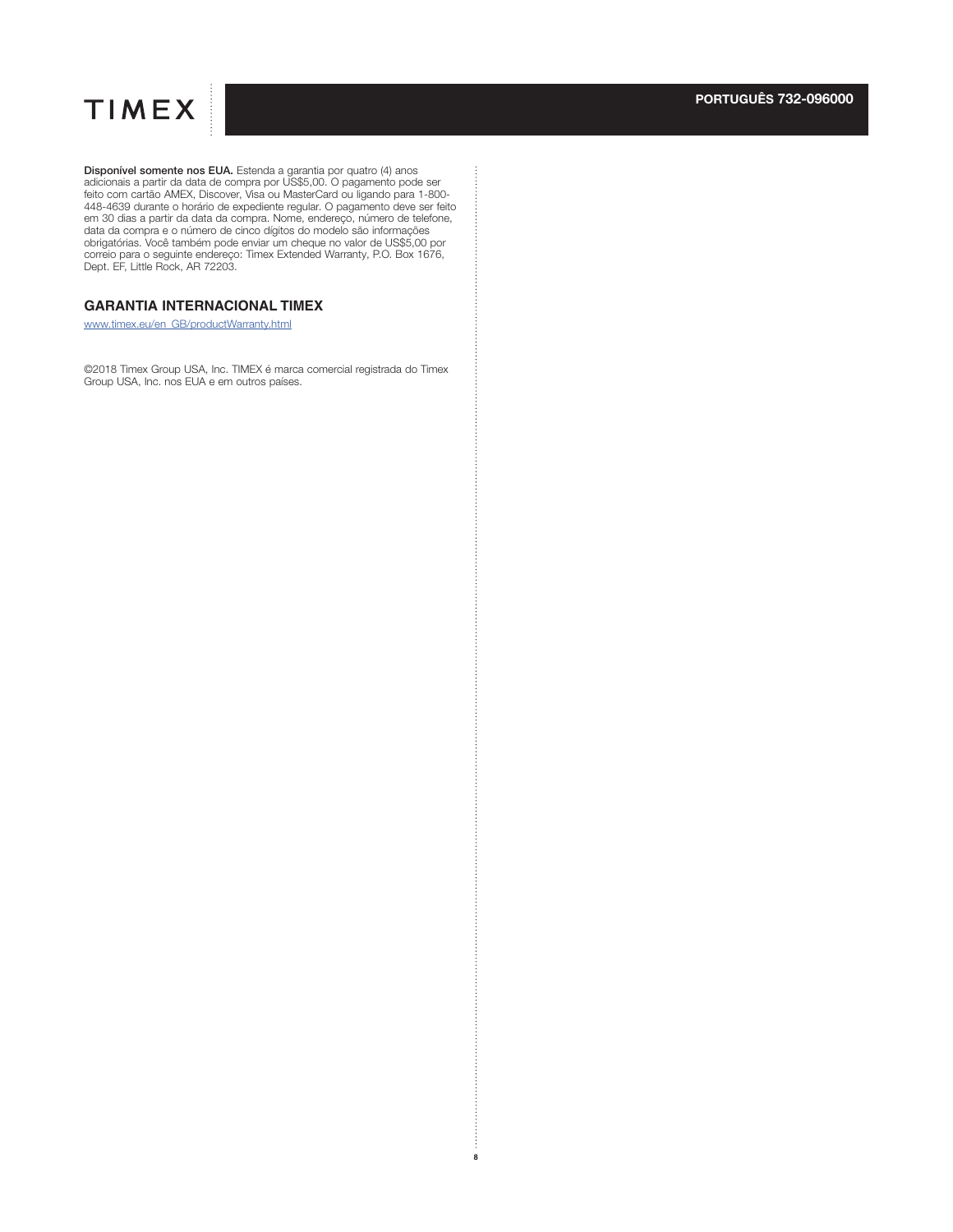Complimenti per aver acquistato un orologio TIMEX®. Si prega di leggere attentamente queste istruzioni per capire come usare l'orologio Timex. L'orologio in dotazione potrebbe non disporre di tutte le funzioni descritte in questo opuscolo.

Per ulteriori informazioni, visitare: **Timex.com**

#### **COME AVVIARE L'OROLOGIO**

Per avviare l'orologio, rimuovere dalla corona la protezione in plastica e spingere in detro la corona, contro la cassa. La lancetta dei secondi comincia a spostarsi in incrementi di un secondo.

Alcuni orologi resistenti all'acqua per l'uso in profondità richiedono che la corona di impostazione sia avvitata in dentro perché possa essere assicurata la resistenza all'acqua. Se la cassa del proprio orologio presenta una sporgenza con filettatura per vite, la corona va avvitata in dentro dopo aver impostato l'orologio.

Per avvitare in dentro la corona, spingerla con fermezza contro la sporgenza filettata e tenerla spinta così mentre la si gira in senso orario. Continuare ad avvitare la corona finché non resta ben stretta. Occorrerà svitare la corona (girandola in senso anti-orario) prima di poterla estrarre la prossima volta che si vorrà impostare l'orologio.

#### **RESISTENZA ALL'ACQUA E AGLI URTI**

Se l'orologio è resistente all'acqua, riporterà il numero dei metri di resistenza o il contrassegno  $(\infty)$ 

| IProfondità di immersione | p.s.i.a. * Pressione dell'acqua sotto<br>la superficie |
|---------------------------|--------------------------------------------------------|
| 30 m/98 piedi             | 60                                                     |
| 50 m/164 piedi            | 86                                                     |
| 100 m/328 piedi           | 60                                                     |

\*libbre per pollice quadrato assolute

#### **AVVERTENZA: PER SALVAGUARDARE LA RESISTENZA ALL'ACQUA DELL'OROLOGIO, NON PREMERE ALCUN PULSANTE SOTT'ACQUA.**

- 1. L'orologio è resistente all'acqua solo se la lente, la corona e la cassa restano intatte.
- 2. L'orologio non è un orologio subacqueo e non va usato per le immersioni.
- 3. Risciacquare l'orologio con acqua dolce dopo l'esposizione all'acqua marina.
- 4. La resistenza agli urti è indicata sul quadrante o sul retro della cassa dell'orologio. Gli orologi sono progettati in modo da superare il test ISO di resistenza agli urti. Occorre tuttavia prestare attenzione per evitare di danneggiare il cristallo dell'orologio.

#### **COME IMPOSTARE L'ORA**

- 1. TIRARE la corona in posizione C e girarla finché le lancette delle ore e dei minuti non visualizzano l'ora corretta. Impostare l'ora del giorno corretta (mattina o pomeriggio) per consentire il corretto funzionamento della data (se presente). La data avanza tra le 21:00 e le 1:00.
- 2. Spingere la corona in posizione A.

#### **COME IMPOSTARE LA DATA (SE PRESENTE)**

- 1. TIRARE la corona in posizione B e girarla IN SENSO ANTIORARIO finché non viene visualizzato il giorno corretto. Nota: se la data viene impostata tra le ore 21:00 e 1:00 circa, potrebbe non cambiare il giorno successivo. In quel caso, reimpostare l'Ora e la Data in qualsiasi altro momento tra le 21:00 e le 1:00 circa per assicurarne il corretto funzionamento.
- 2. Spingere la corona in posizione A.



#### **COME REGOLARE IL BRACCIALE**

Le variazioni delle seguenti sezioni sul bracciale sono applicabili a tutti i modelli di orologio.

#### **BRACCIALE CON FERMAGLIO REGOLABILE**

- 1 Aprire la piastrina di chiusura.
- 2. Spostare il fermaglio alla lunghezza desiderata per il bracciale.
- 3. Tenendo la piastrina di chiusura, esercitare pressione su di essa e far scorrere avanti e indietro il fermaglio finché non si innesta nelle scanalature presenti nella parte inferiore del bracciale.
- 4. Premere verso il basso la piastrina di chiusura finché non scatta. Non premere eccessivamente per evitare di danneggiare il fermaglio.



#### **BRACCIALE CON FERMAGLIO RIPIEGABILE**

- 1. Individuare la barretta a molla che collega il bracciale al fermaglio.
- 2. Servendosi di un attrezzo appuntito, spingere in dentro la barretta a molla e torcere delicatamente il bracciale per staccarlo.
- 3. Determinare la misura del polso, quindi inserire la barretta a molla nel corrispondente foro inferiore.
- 4. Premere la barretta a molla, allinearla con il foro superiore, quindi rilasciarla per bloccare il bracciale in posizione.



#### **RIMOZIONE DELLE MAGLIE DEL BRACCIALE**

#### **RIMOZIONE DELLE MAGLIE:**

- 1. Mettere in piedi il bracciale ed inserire un attrezzo appuntito nell'apertura della maglia.
- 2. Spingere con forza lo spillo in direzione della freccia finché la maglia non si stacca (gli spilli sono difficili da rimuovere).
- 3. Ripetere l'operazione finché non si è rimosso il numero desiderato di maglie.



#### **RIASSEMBLAGGIO:**

- 1. Riunire le parti del bracciale.
- 2. Spingere di nuovo lo spillo nella maglia, in direzione opposta alla freccia.
- 3. Premere con fermezza lo spillo nel bracciale finché non resta a filo con esso.

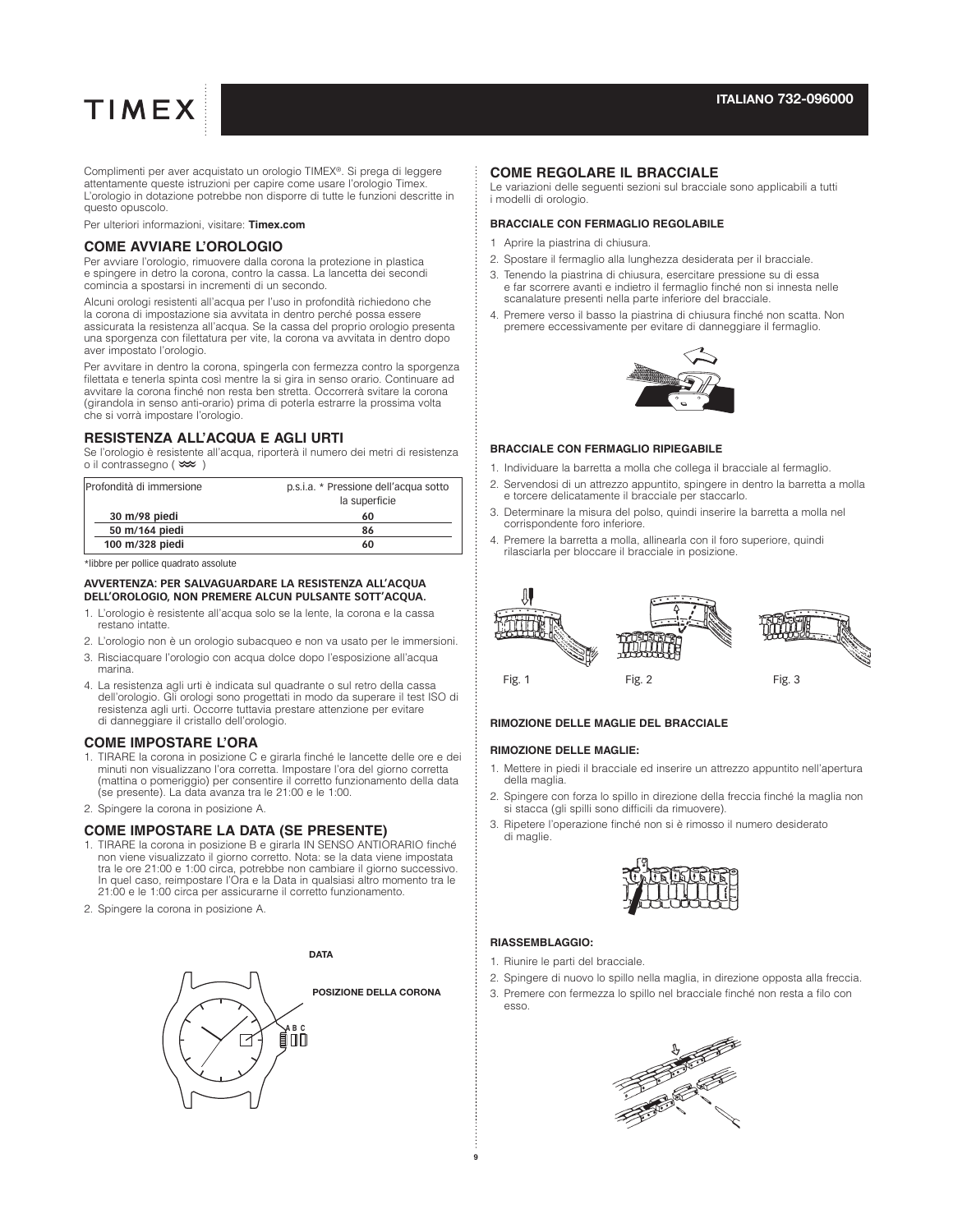

## **GARANZIA ESTESA**

**Valida solo negli U.S.A.** È possibile estendere la garanzia per oltre 4 anni<br>dalla data dell'acquisto, al prezzo di \$5. Il pagamento può essere effettuato<br>con carte di credito AMEX, Discover, Visa o MasterCard chiamando i va effettuato entro 30 giorni dalla data di acquisto. È necessario indicare nome e cognome, indirizzo, numero di telefono, data di acquisto e le 5 cifre<br>del numero di modello dell'orologio. È inoltre possibile inviare per posta un<br>assegno di \$5 a: Timex Extended Warranty, P.O. Box 1676, Dept. EF, Rock, AR 72203, USA.

## **GARANZIA INTERNAZIONALE TIMEX**

www.timex.it/it\_IT/productWarranty.html

©2018 Timex Group USA Inc. TIMEX è un marchio commerciale registrato di proprietà di Timex Group USA, Inc., negli Stati Uniti e in altri paesi.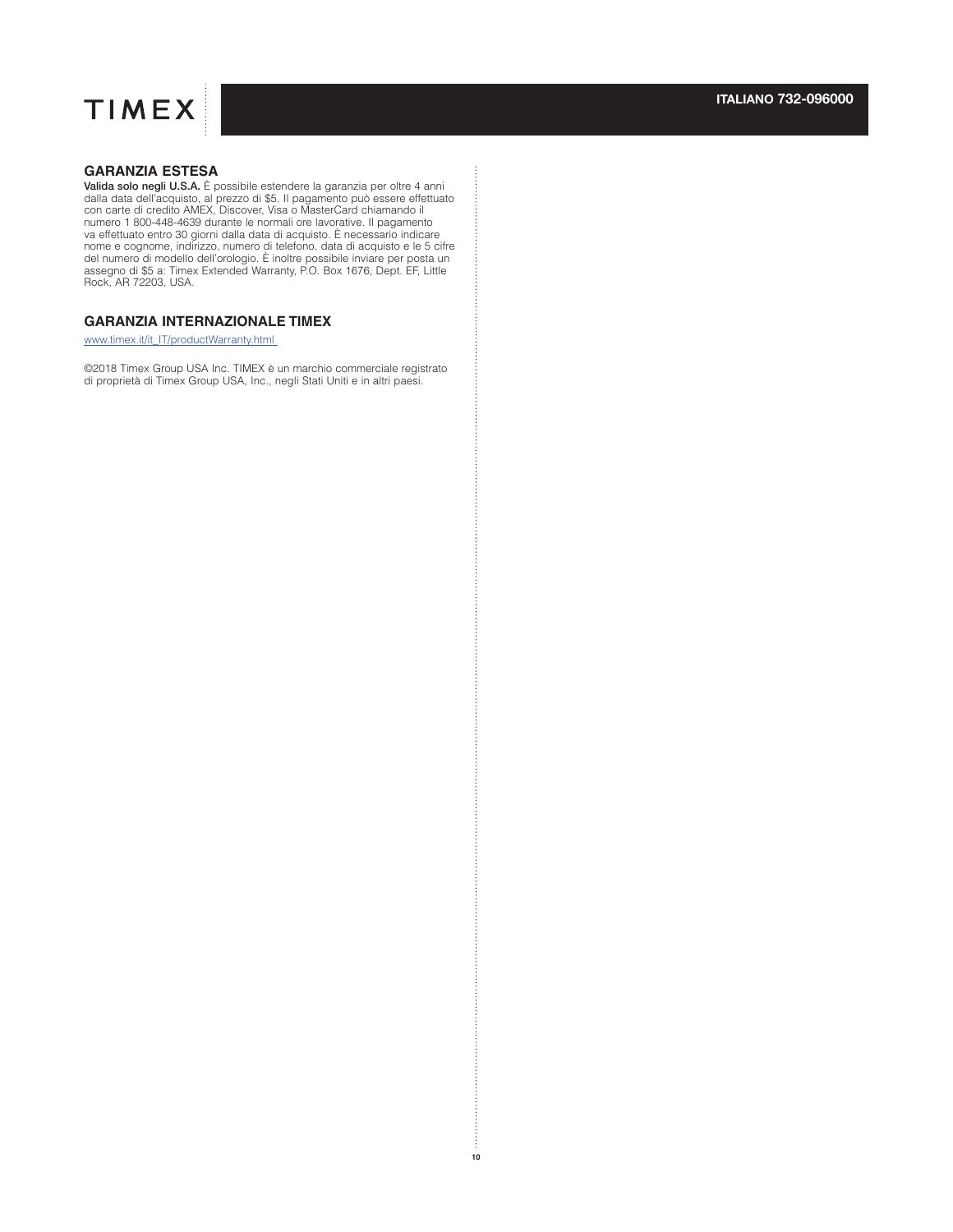#### **DEUTSCH 732-096000**

# **TIMEX**

Herzlichen Glückwunsch zum Kauf Ihrer TIMEX®-Uhr. Bitte lesen Sie die Gebrauchsanweisung für ihre Timex-Uhr sorgfältig durch. Ihre Uhr verfügt eventuell nicht über alle der hier aufgeführten Funktionen.

Für weitere Informationen, siehe **Timex.com**

#### **INBETRIEBNAHME DER UHR**

Um die Uhr zu starten, entfernen Sie den Plastikschutz unter der Krone und drücken Sie die Krone gegen das Gehäuse. Der Sekundenzeiger bewegt sich in Sekundenintervallen vorwärts.

Bei einigen wasserbeständigen Uhren für große Tiefen muss die Krone hineingeschraubt werden, um Wasserbeständigkeit zu gewährleisten. Ist Ihre Uhr mit einem Schraubgewindeaufsatz ausgestattet, muss die Krone nach dem Einstellen der Uhr hineingeschraubt werden.

Dazu wird die Krone fest gegen den Gewindeaufsatz gedrückt und gehalten und im Uhrzeigersinn hineingeschraubt. Drehen Sie die Krone so weit hinein, bis sie fest sitzt. Sie müssen die Krone herausdrehen (gegen den Uhrzeigersinn), bevor Sie sie das nächste Mal zum Einstellen der Uhr herausziehen.

### **WASSER- UND STOSSFESTIGKEIT**

Wasserdichte Uhren sind mit Tiefenangabe in Metern oder mit ( $\infty$ ) gekennzeichnet

| Streckendatenkeit/Tiefe | p.s.i.a. * Wasserdruck |
|-------------------------|------------------------|
| 30 m                    | 60                     |
| 50 m                    | 86                     |
| 100 <sub>m</sub>        | 160                    |

\*Pound-Force pro Quadratzoll absolut

#### **ACHTUNG: UM WASSERBESTÄNDIGKEIT ZU BEWAHREN, UNTER WASSER KEINE KNÖPFE DRÜCKEN.**

- 1. Die Uhr ist nur wasserdicht, solange Glas, Krone und Gehäuse intakt sind.
- 2. Dies ist keine Taucheruhr und sie sollte nicht zum Tauchen benutzt werden.
- 3. Nach Kontakt mit Salzwasser Uhr mit klarem Wasser abspülen.
- 4. Stoßfestigkeit ist auf Zifferblatt oder Gehäuserückseite angegeben. Die Uhren entsprechen den ISO-Anforderungen für Stoßfestigkeit. Es sollte jedoch darauf geachtet werden, das Glas nicht zu beschädigen.

#### **EINSTELLEN DER ZEIT**

- 1. ZIEHEN Sie die Krone in Position "C" und drehen Sie sie, bis die Stundenund Minutenzeiger die richtige Zeit anzeigen. Beachten Sie die Tageszeit [A.M. (vormittags) oder P.M. (nachmittags)], um die Einstellung der richtigen Uhrzeit und (gegebenenfalls) des Datums zu gewährleisten. Das Datum ändert sich zwischen 9:00 P.M. und 1:00 A.M.
- 2. Drücken Sie die Krone in Position A.

#### **EINSTELLEN DES DATUMS (GEGEBENFALLS)**

- 1. ZIEHEN Sie die Krone in Position "B" und drehen Sie sie ENTGEGEN DEM UHRZEIGERSINN, bis der richtige Tag erscheint. Hinweis: Sollten Sie beabsichtigen, das Datum zwischen 9:00 P.M. und 1:00 A.M. einzustellen, ändert sich das Datum möglicherweise nicht bis zum Folgetag. Stellen Sie in diesem Fall Zeit und Datum zu einem Zeitpunkt außerhalb des Zeitraums zwischen 9:00 P.M. und 1:00 A.M. ein, um die Einstellung des richtigen Datums zu gewährleisten.
- 2. Drücken Sie die Krone in Position A.



#### **JUSTIEREN DES ARMBANDS**

(Die nachstehenden Armbandanleitungen gelten, eventuell mit leichten Abweichungen, für alle Uhrenmodelle.)

#### **ARMBAND MIT SCHIEBEVERSCHLUSS**

- 1 Öffnen Sie die Verschlussplatte.
- 2. Schließe auf die gewünschte Armbandlänge einstellen.
- 3. Verschlussplatte festhalten und Schließe hin und her bewegen, bis sie in die Rillen an der Unterseite des Armbandes einrastet.
- 4. Verschlussplatte andrücken, bis sie einklinkt. Nicht gewaltsam schließen. Der Verschluss kann bei übermäßiger Krafteinwirkung beschädigt werden.



#### **ARMBAND MIT FALTVERSCHLUSS**

- 1. Finden Sie die Feder, die das Armband mit dem Verschluss verbindet.
- 2. Drücken Sie die Feder mit einem spitzen Gegenstand herunter, und drehen Sie das Armband leicht, bis es sich löst.
- 3. Passen Sie das Armband Ihrem Handgelenk an, und setzen Sie die Feder in das passende Loch an der Unterseite ein.
- 4. Feder herunterdrücken und in das Loch an der Oberseite gleiten lassen, um das Armband zu befestigen.



#### **ENTFERNEN VON ARMBANDGLIEDERN**

#### **GLIEDER ENTFERNEN:**

- 1. Armband aufrecht stellen und mit einem spitzen Gegenstand in die Gliedöffnung stechen.
- 2. Stift in Pfeilrichtung kräftig herausdrücken, bis Glied sich löst. (Stifte sollen sich schwer entfernen lassen.)
- 3. Wiederholen, bis die gewünschte Anzahl von Gliedern entfernt ist.



#### **GLIEDER WERDEN WIE FOLGT WIEDER EINGESETZT:**

1. Armbandteile zusammensetzen.

- 2. Stift in entgegengesetzter Pfeilrichtung wieder in das Glied setzen.
- 3. Stift hineindrücken, bis er sicher sitzt. **KRONENPOSITION**

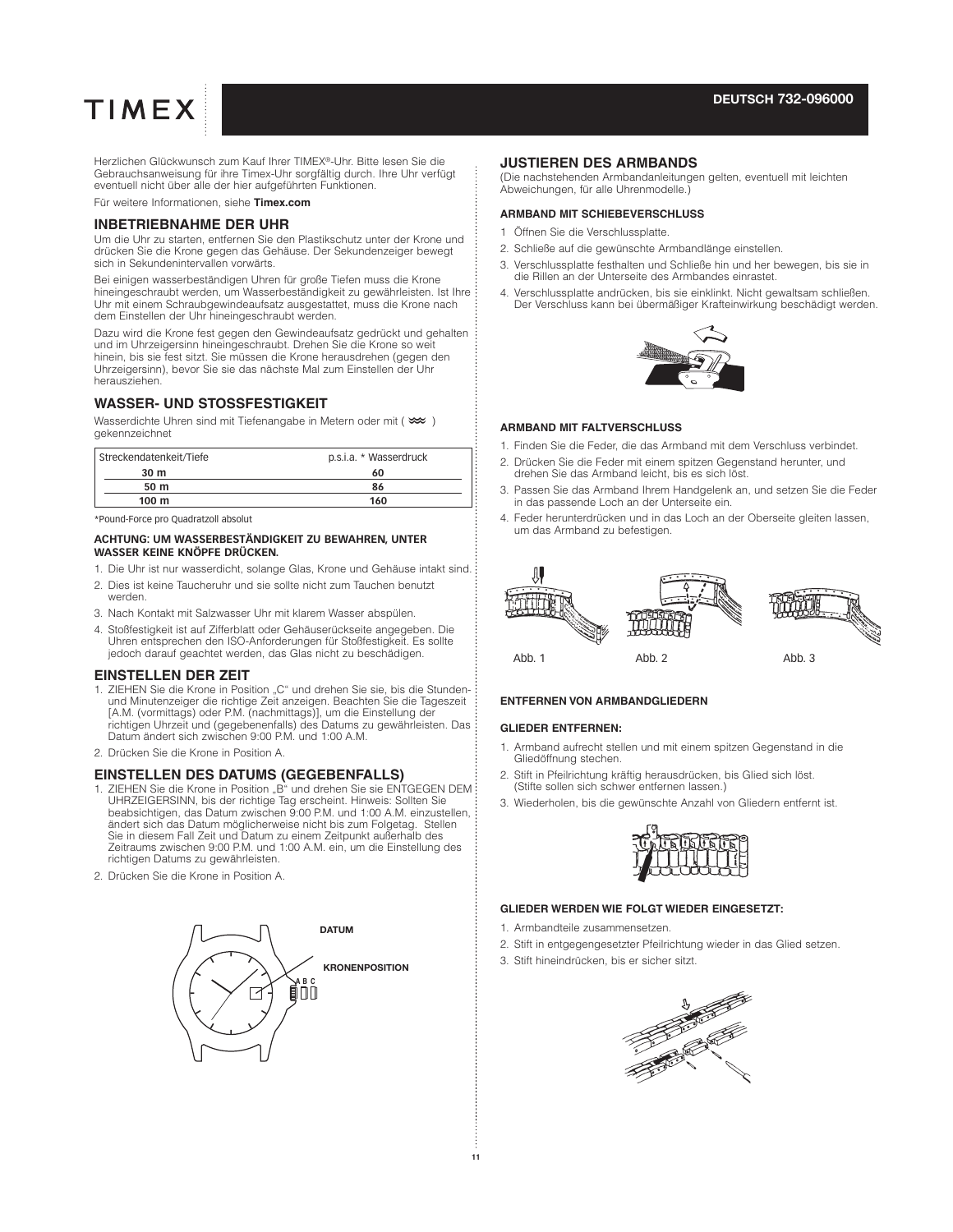

## **ERWEITERTE GARANTIE**

**Nur für die USA.** Sie können Ihre Garantiedauer für nur 5 USD um 4 Jahre<br>ab Kaufdatum verlängern. Sie können mit AMEX, Discover, Visa oder<br>MasterCard zahlen. Rufen Sie hierzu 1 800-448-4639 (in den USA und<br>Kanada) während Kaufdatum und die 5-stellige Modellnummer müssen angegeben werden. Oder senden Sie einen Scheck i.H.v. 5 USD an: Timex Extended Warranty, P.O. Box 1676, Dept. EF, Little Rock, AR 72203, USA.

## **TIMEX – INTERNATIONALE GARANTIE**

www.timex.de/de\_DE/productWarranty.html

©2018 Timex Group USA Inc. TIMEX ist in den USA und anderen Ländern eine eingetragene Marke von Timex Group USA, Inc.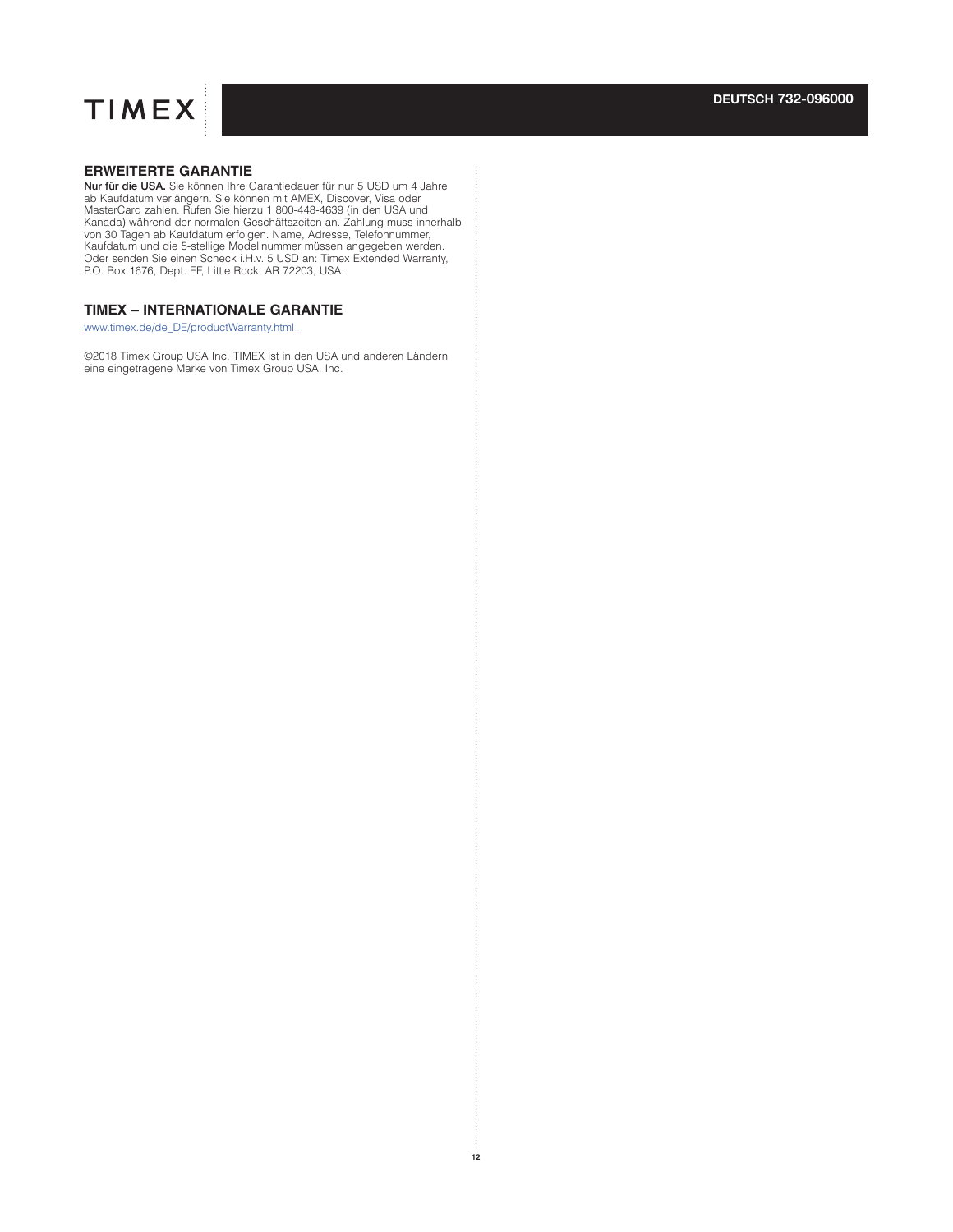#### **NEDERLANDS 732-096000**

# **TIMEX**

Gefeliciteerd met de aankoop van uw TIMEX® horloge. Lees deze instructies goed door zodat u weet hoe u uw Timex uurwerk moet bedienen. Het is mogelijk dat uw horloge niet alle functies heeft die in dit boekje worden beschreven.

Bezoek voor meer informatie: **Timex.com**

#### **UW HORLOGE STARTEN**

Om uw horloge te starten, haalt u de plastic bescherming onder de kroon weg en drukt u de kroon vervolgens tegen de kast aan. De secondewijzer begint te lopen in stappen van één seconde.

Bij sommige waterbestendige horloges voor grote diepte moet de kroon naar binnen worden gedraaid om het horloge waterbestendig te houden. Als de horlogekast een uitsteeksel met schroefdraad heeft, moet de kroon naar binnen worden gedraaid nadat het horloge is ingesteld.

Om de kroon naar binnen te draaien, houdt u hem stevig tegen het uitsteeksel met schroefdraad aan gedrukt terwijl u de kroon met de klok mee draait. Blijf de kroon vastdraaien totdat hij stevig vastzit. U moet de kroon losdraaien (tegen de klok in) voordat u hem eruit trekt wanneer u uw horloge weer wilt instellen.

## **WATERBESTENDIGHEID EN SCHOKVASTHEID**

Als het horloge waterbestendig is, wordt de metermarkering of ( $\infty$ ) aangegeven.

| Waterbestendige diepte | p.s.i.a. * Waterdruk onder oppervlak |
|------------------------|--------------------------------------|
| 30 m/98 ft             | 60                                   |
| 50 m/164 ft            | 86                                   |
| 100 m/328 ft           | 160                                  |

\*lb per vierkante inch absoluut

#### **WAARSCHUWING: OM HET HORLOGE WATERBESTENDIG TE HOUDEN MAG U ONDER WATER OP GEEN ENKELE KNOP DRUKKEN.**

- 1. Het horloge is alleen waterbestendig zolang het horlogeglas, de kroon en de behuizing intact blijven.
- 2. Het horloge is geen duikershorloge en mag niet voor duiken worden gebruikt.
- 3. Spoel het horloge met zoet water af nadat het aan zout water is blootgesteld.
- 4. De schokvastheid wordt op de wijzerplaat of de achterkant van de kast aangegeven. De horloges zijn zodanig ontworpen dat ze aan de ISO-test voor schokvastheid voldoen. Beschadiging van het horlogeglas moet echter worden vermeden.

## **DE TIJD INSTELLEN**

- 1. TREK de kroon naar stand C en draai hem totdat de uur- en minuutwijzer de juiste tijd weergeven. De correcte tijd (A.M. of P.M. oftewel ochtend of middag) is nodig voor de juiste datumfunctie (indien van toepassing). De datum wordt tussen 21 en 1 uur vooruit gezet
- 2. Druk de kroon naar stand A.

#### **DE DATUM INSTELLEN (INDIEN VAN TOEPASSING)**

- 1. TREK de kroon naar stand B en draai hem TEGEN DE KLOK IN totdat de juiste dag verschijnt. Opmerking: als de datum tussen ongeveer 21 uur en 1 uur wordt ingesteld, is het mogelijk dat de datum de volgende dag niet verandert. Als dit gebeurt, reset u de tijd en datum op een andere tijd dan tussen ongeveer 21 en 1 uur om zeker te zijn van de juiste datumfunctie.
- 2. Druk de kroon naar stand A.



#### **ARMBAND AFSTELLEN**

(Variaties van de volgende gedeelten over de armband gelden voor alle horlogemodellen.)

#### **ARMBAND MET CLIPSLUITING**

- 1. Open het borgplaatje.
- 2. Breng de sluiting naar de gewenste lengte voor de armband.
- 3. Oefen druk uit terwijl u het borgplaatje vasthoudt en schuif de sluiting heen en weer totdat hij in de groeven aan de onderkant van de armband grijpt.
- 4. Druk het borgplaatje naar beneden totdat het dicht klikt. De sluiting kan beschadigd raken als te veel kracht wordt uitgeoefend.



#### **ARMBAND MET KLAPSLUITING**

- 1. Zoek het veerstaafje op waarmee de armband aan de sluiting vastzit.
- 2. Druk het veerstaafje met een puntig stuk gereedschap naar binnen en draai de armband voorzichtig los.
- 3. Meet de pols en steek het veerstaafje in het juiste onderste gat.
- 4. Druk het veerstaafje naar beneden, breng het in lijn met het bovenste gat en laat het los zodat het vast komt te zitten.



#### **ARMBANDSCHAKELS VERWIJDEREN**

#### **SCHAKELS VERWIJDEREN:**

- 1. Zet de armband rechtop en steek een puntig stuk gereedschap in de opening van de schakel.
- 2. Duw de pen krachtig in de richting van de pijl totdat de schakel los is (de pennen zijn met opzet moeilijk te verwijderen).
- 3. Herhaal dit tot het gewenste aantal schakels verwijderd is.



#### **WEER IN ELKAAR ZETTEN:**

- 1. Maak de onderdelen van de armband weer aan elkaar vast.
- 2. Duw de pen terug in de schakel in de richting tegengesteld aan de pijl.
- 3. Druk de pen stevig naar beneden in de armband totdat de pen er niet meer uitsteekt.

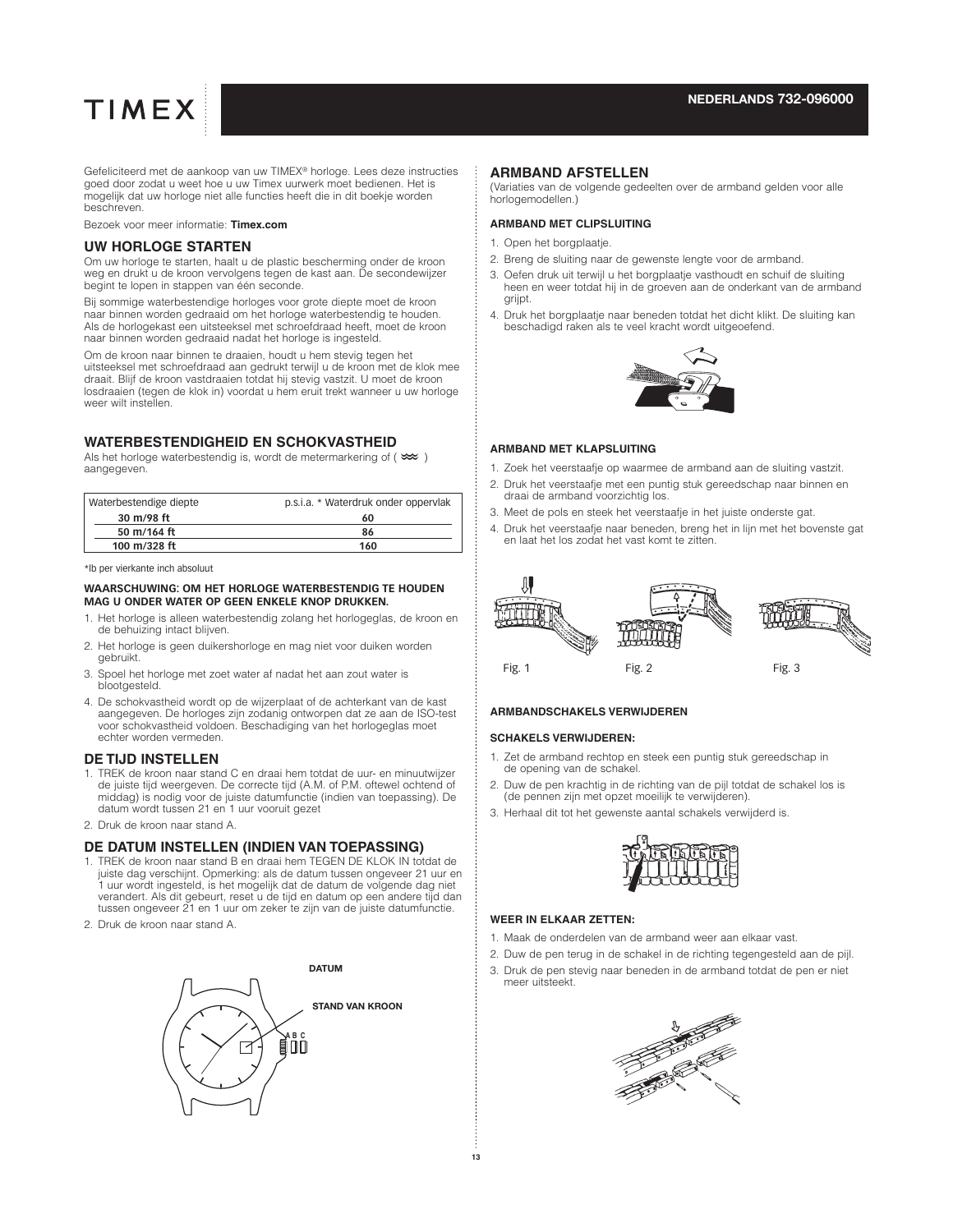

## **VERLENGDE GARANTIE**

**Alleen verkrijgbaar in de VS.** Verleng uw garantie met 4 jaar vanaf de<br>datum van aankoop voor \$5. U kunt betalen met AMEX, Discover, Visa of MasterCard door tijdens de gewone werktijden 1 800-448-4639 te bellen. De betaling moet binnen 30 dagen na aankoop worden gedaan. Naam, adres, telefoonnummer, aankoopdatum en het uit 5 tekens bestaande modelnummer zijn vereist. U kunt ook een cheque voor \$5 sturen naar: Timex Extended Warranty, P.O. Box 1676, Dept. EF, Little Rock, AR 72203 USA.

## **INTERNATIONALE GARANTIE VAN TIMEX**

www.timex.eu/en\_GB/productWarranty.html

©2018 Timex Group USA, Inc. TIMEX is een gedeponeerd handelsmerk van Timex Group USA, Inc. in de VS en andere landen.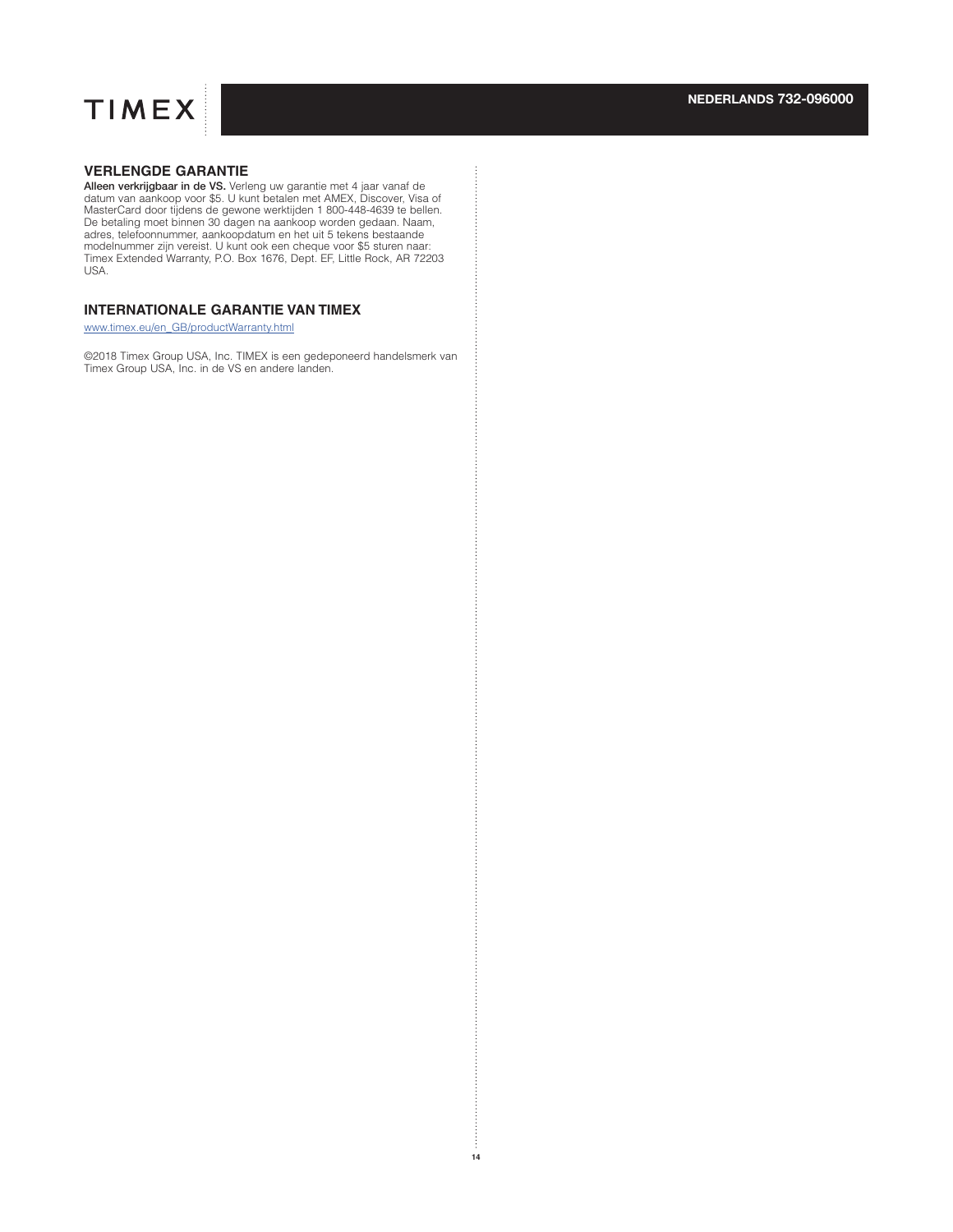TIMEX® 腕時計をお買い上げいただきありがとうございます。Timex 腕時計をご使 用の際は、取扱説明書をよくお読みください。腕時計によっては記載されているすべ ての機能が備わっていない場合があります。

詳細はウェブサイトをご利用ください: **Timex.com**

#### 腕時計をスタートさせる

腕時計をスタートさせるには、リューズの下からプラスチックのガードをはずした後で、 リューズをケースに向かって押し込みます。秒針が 1 秒ごとに動き始めます。

耐水性の高い腕時計によっては、耐水性を確保するためにリューズをネジで止める 必要があるものもあります。お買い上げの腕時計のケースに、ネジ山の突起がある場 合は、腕時計を設定後、リューズをネジで止める必要があります。

リューズをネジで止めるには、リューズをネジ山がある突起に向かってしっかりと押 し、リューズを時計回りに回している間押し続けます。リューズがきっちりと締まるまで ネジを回します。次回、腕時計を設定する際には、リューズを引き出す前に、リューズ を反時計回りに回してネジをゆるめる必要があります。

#### 耐水性と耐衝撃性

時計が防水であれば、メートルマーキングまたは (O) が示されています。

| 防水水深       | p.s.i.a.* 水圧 |
|------------|--------------|
| 30m/98ft   | 60           |
| 50m/164ft  | 86           |
| 100m/328ft | 160          |

\*重量ポンド毎平方インチ絶対圧

警告: 水性を維持するためには、水中ではどのボタンも押さないでください。

- 1. 時計の耐水性はクリスタル、リューズ、ケースが無傷である場合に限り保たれま す。
- 2. 計はダイバーウォッチではありませんので潜水には使用しないでください。
- 3. 腕時計に塩水がかかった場合は真水ですすいでください。
- 4. 耐衝撃性は時計の文字盤または裏面に表示されています。腕時計は ISO の耐 衝撃性試験に合格するよう設計されていますが、クリスタルを傷つけないようにご 注意して下さい。

#### 時間の設定

- 1. リューズをC位置まで引いて、時刻と分の針が正しい位置にあるまで回します。日 付表示に対応しているモデルでは、正しい時刻 (午前と午後の設定を含む) に合 わせるようご注意ください。 時刻を午後9時~午前1時の間に通すと日付は変わ ります。
- 2. リューズをA位置に押します。

#### 日付の設定 (対応するモデルのみ)

- 1. リューズをB位置まで引いて、正しい日付が表れるまで反時計回りに回します。注 意: 午後9時~午前1時の間に日付を変更すると、それ以降日付は変わらない場 合があります。その場合は午後9時~午前1時以外の時間帯に時刻と日付を設定 - ロッシンジン・ミング自分・イベント けんか
- 2. リューズをA位置に押します。



#### ブレスレットの調整

(下記のブレスレットの調整法のバリエーションは腕時計のすべてのモデルに適用 します)。

#### スライド式留め金ブレスレット

- 1. ロッキングプレートを開けます。
- 2. ブレスレットが希望の長さになるように留め金を動かします。
- 3. ロッキングプレートをしっかりと持ち、ブレスレットの下にある溝とかみ合わされる まで留め金を前後にスライドさせます。
- 4. ロッキングプレートがカチッと締まるまで押し下げます。力を入れすぎると、留め金 を損傷することがあります。



#### 中折れ式留め金ブレスレット

- 1. ブレスレットと留め金をつないでいるスプリングバーをみつけます。
- 2. 先の尖った道具を使ってスプリングバーを押し込んで、ブレスレットをそっとねじっ て外します。
- 3. 手首の大きさを見て、対応する下の穴にスプリングバーを差し込みます。
- 4. スプリングバーを押し込んで、上の穴に合わせて放すとロックされます。



#### ブレスレットのリンクの取りはずし

#### リンクの取り外し:

- 1. ブレスレットを立てて、先の尖った道具をリンクの隙間に入れます。
- 2. 力をいれてピンを矢印の方向に、リンクがはずれるまで押します(ピンははずれに くいように設計されています)。
- 3. 必要な数のリンクを取りはずすまで繰り返します。



#### 接続:

- 1. 再接続:ブレスレットの部分を元通りに接続します。
- 2. ピンを矢印と反対の方向に押してリンクを戻します。
- 3. ブレスレットと平らになるまで、ピンをしっかりと押し込みます。

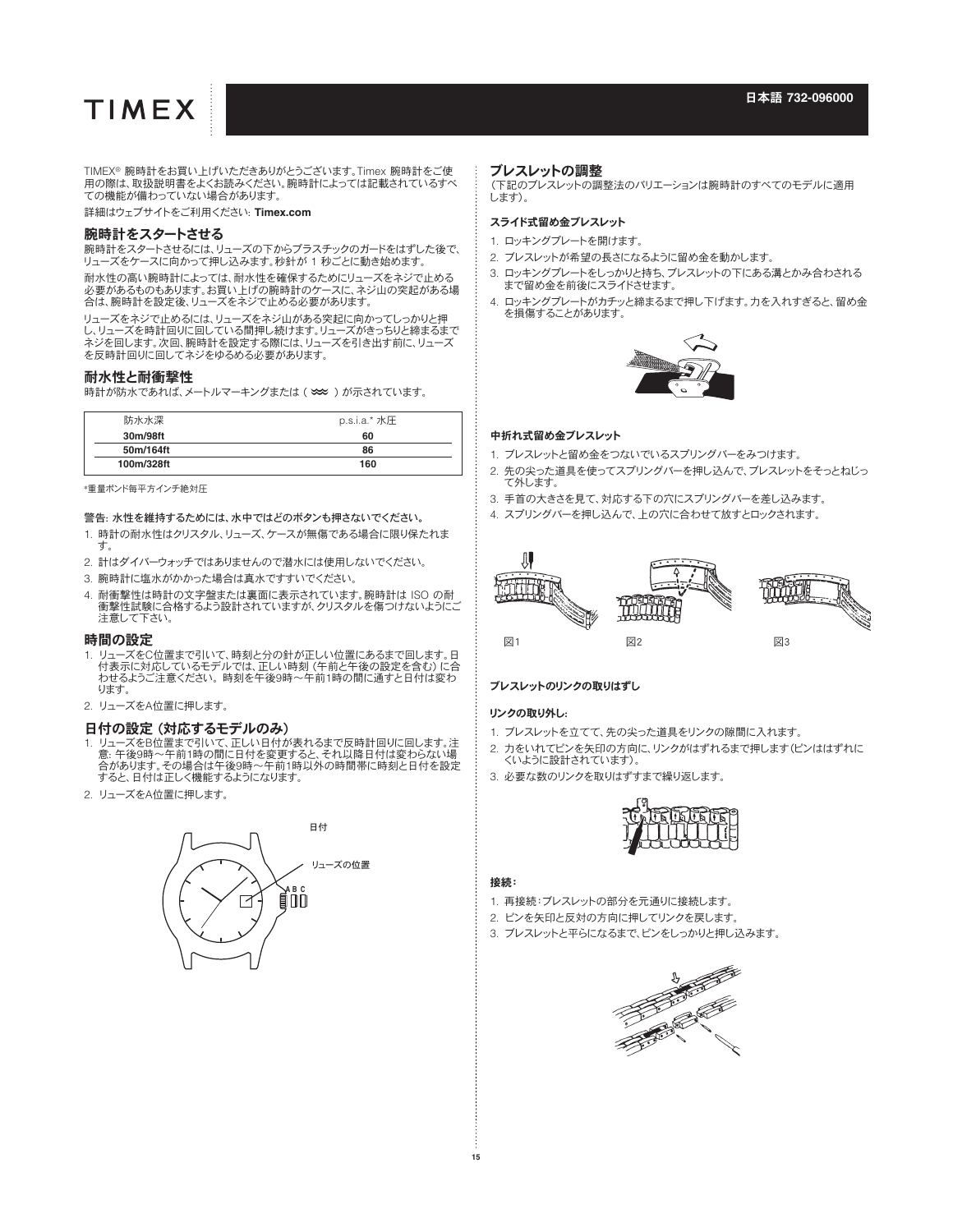## 保証の延長

米国内のみ適用されます。 5ドルで購入日より4年間保証を延長することができま す。平日営業時間中に1 800-448-4639におかけになり、 AMEX、 Discover、<br>Visa、MasterCard でお支払いいただけます。お支払いはご購入日から 30 日以<br>内とさせていただきます。お名前、ご住所、電話番号、ご購入日、5 桁のモデル番号<br>が必要です。5 ドル分の小切手を Timex 宛てに郵送することもできます:Timex<br>Extended Warranty, P.O.Box 1676, Dept. EF

### **TIMEX** 国際保証書

www.timexwatch.jp/fs/timex/c/guide#returns

©2018 Timex Group USA, Inc. TIMEXは米国やその他の国々にてTimex Group USA, Inc.の登録商標です。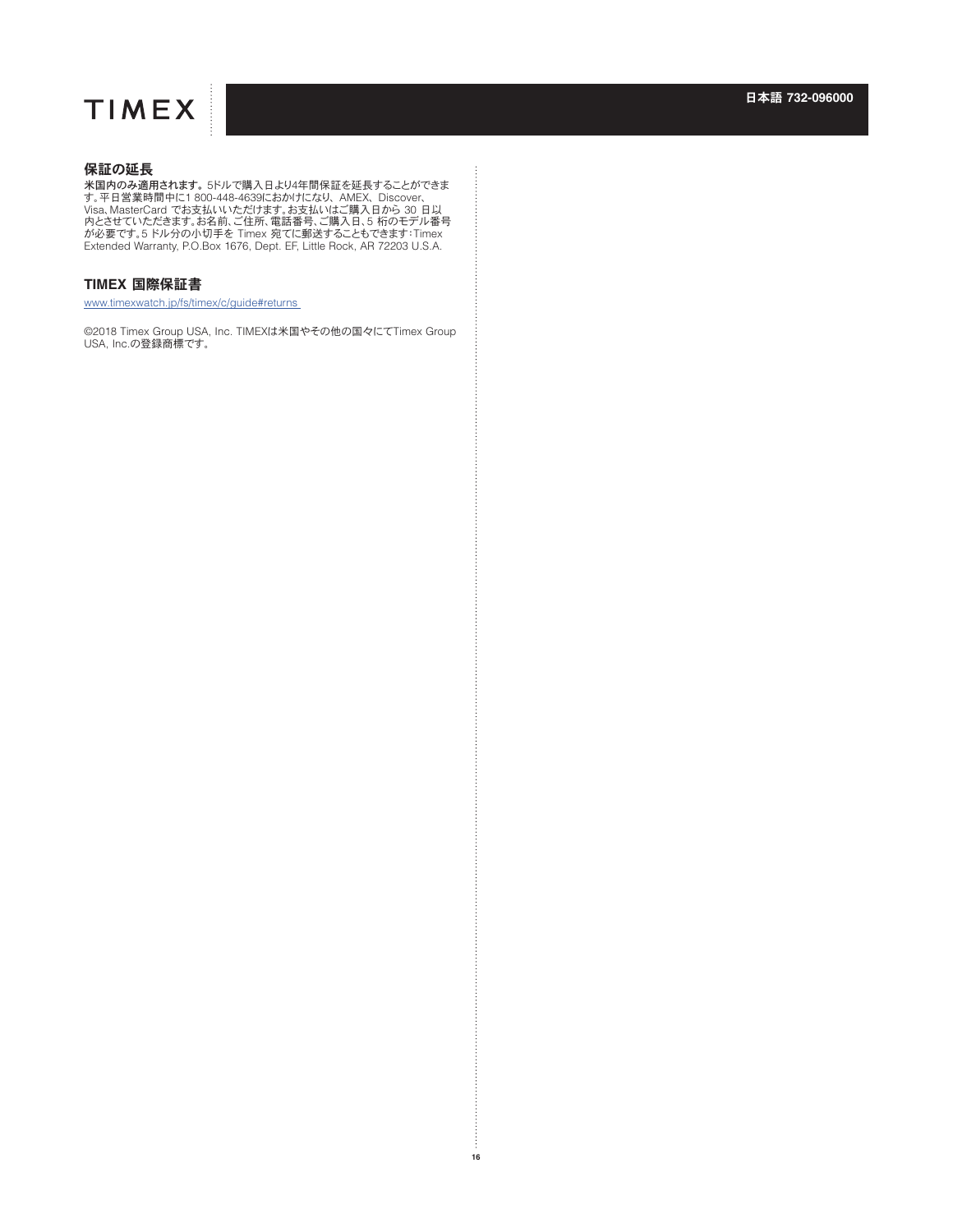感谢您选购 TIMEX® 手表。请仔细阅读以下说明,以了解 Timex 手表的操作方 法。您的手表不一定具备本手册描述的全部功能。

#### 有关详细信息,请访问:**Timex.com**

#### 启用方法

要启用手表,请从表冠下方揭掉塑料保护罩,然后将表冠按向表壳。此<mark>时</mark>, 秒针将以1秒为间隔开始向前走动。

有些高深度防水表型需要将表冠旋入固定,以确保防水性。如果您的表壳上有 带镙纹的凸起部分,则必须在设置好手表后将表冠旋入。

旋入时,请将表冠紧贴带螺纹的凸起部分,同时沿顺时针方向旋转表冠。不断 旋转直到将表冠拧紧。下一次设置手表时,需要先拧开表冠(沿逆时针方向) 才能将其拔出。

#### 防水防震

\*\*\*\*\*\*\*\*\*\*\*\*\*\*<br>如果您的手表如果具有防水性能,则会显示米数刻度或 (  $\boldsymbol{\infty}$  )。

| 防水深度         | p.s.i.a.* 水面以下水压 |
|--------------|------------------|
| 30 米/98 英尺   | 60               |
| 50 米/164 英尺  | 86               |
| 100 米/328 英尺 | 160              |

\*按磅每平方英寸计算的压力绝对值

#### 警告:为保持防水性能,请勿在水中按任何键钮。

- 1. 只有在晶片、表冠和表壳保持完整无损的情况下,手表才具有防水性。
- 2. 本表非潜水用手表,不宜在潜水时使用。
- 3. 接触盐水后,请用清水冲洗。
- 4. 表盘上或表壳背面会注明手表是否具有防震性能。本表的防震设计通过了 ISO 国际标准测试。但应注意避免损坏水晶。

#### 时间设置

- 1. 将表冠拔出至位置 C, 然后转动表冠直至小时和分钟针显示出正确的时间 请注意调准时间 (A.M.或 P.M.)以便正常使用日期功能。日期会在 9:00 PM 和 1:00 AM 之间增加
- 2. 将表冠推至位置 A。

#### 设置日期(如果适用)

- 1. 将表冠拔出至位置 B,并沿顺时钟方向拧动,直至显示正确的星期。注意: 如果日期设为约 9:00 PM 至 1:00 AM 之间的小时,则日期可能无法更改下 一天。如果出现这种情况,将时间和日期重置为约 9:00 PM 至 1:00 AM 之 外的任何其他时间,以确保适当日期功能。
- 2. 将表冠推至位置 A。



## 如何调整表带

(各表型均可能出现与以下有关表带的描述略有不符的情形)。

#### 滑扣式表带

#### 1. 打开锁盖。

- 2. 移动搭扣,使表带达到所需长度。
- 3. 用力按住锁盖并来回滑动搭扣,直到搭扣被卡入表链底侧的槽内。
- 4. 将锁盖按下卡紧。请勿过分用力,否则可能损坏搭扣。



#### 翻扣式表带

- 1. 找到连接表带和搭扣的弹簧轴。
- 2. 用一个带尖头的工具将弹簧轴推进去,然后轻轻扭动表带,使其脱扣。
- 3. 确定好腕长之后,将弹簧轴插入正确的底端轴孔。
- 4. 将弹簧轴按入,与上端轴孔对齐,然后松开使之锁定到位。



#### 拆卸表链环扣

#### 拆卸环扣:

- 1. 垂立放置表带,并用带尖头工具插入环扣上的针口。
- 2. 沿箭头方向用力推挤插针, 使环扣脱节(插针经专门设计,难以拆卸)。
- 3. 重复上述步骤,直到拆掉所有不需要的环扣。



#### 重新组装:

- 1. 将表带各配件重新接好。
- 2. 按箭头反方向把插针推入环扣。
- 3. 用力将插针按入表链,直到针尾与孔口保持齐平。

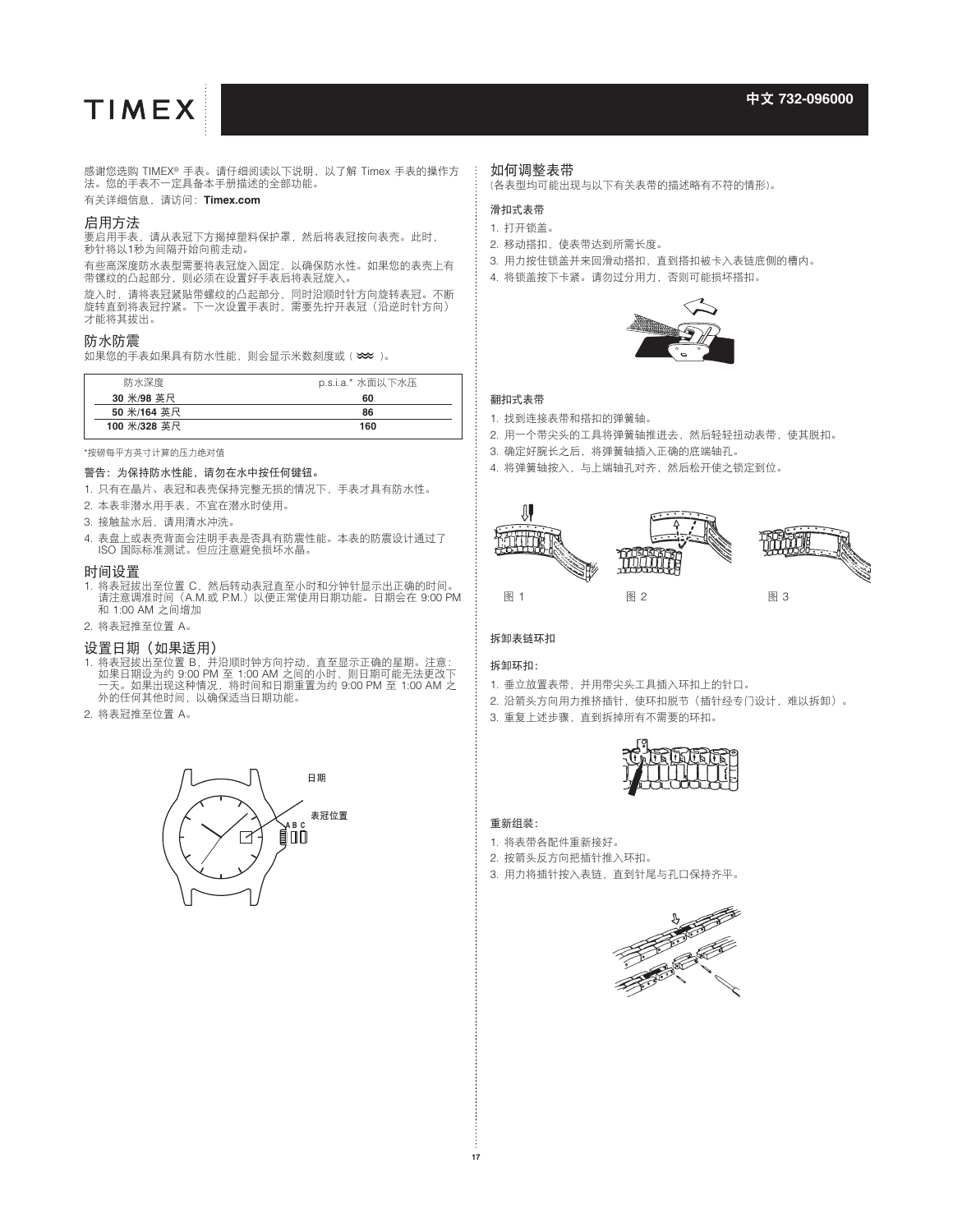

## 延长保修期

仅<mark>限在美国提供</mark>。您只需花 5 美元即可将保修期延长至自购买之日起共 4 年。<br>您可以在正常营业时间拨打电话 1 800-448-4639,并通过 AMEX (美国运通)、<br>Discover、Visa 或 MasterCard(万事达卡)付款。购买后 30 天内必须付款。<br>必须提供姓名、住址、电话号码、购买日期和 5 位数字的型号代码。您也可以<br>将一张 5 美元的支票寄至:Timex Extended Warranty, P.O.Box EF, Little Rock, AR 72203.

## **TIMEX** 国际保修规定

[www.timex.eu/en\\_GB/productWarranty.html](http://www.timex.eu/en_GB/productWarranty.html )

©2018 Timex Group USA Inc. TIMEX为Timex Group USA, Inc.在美国和其它 国家的注册商标。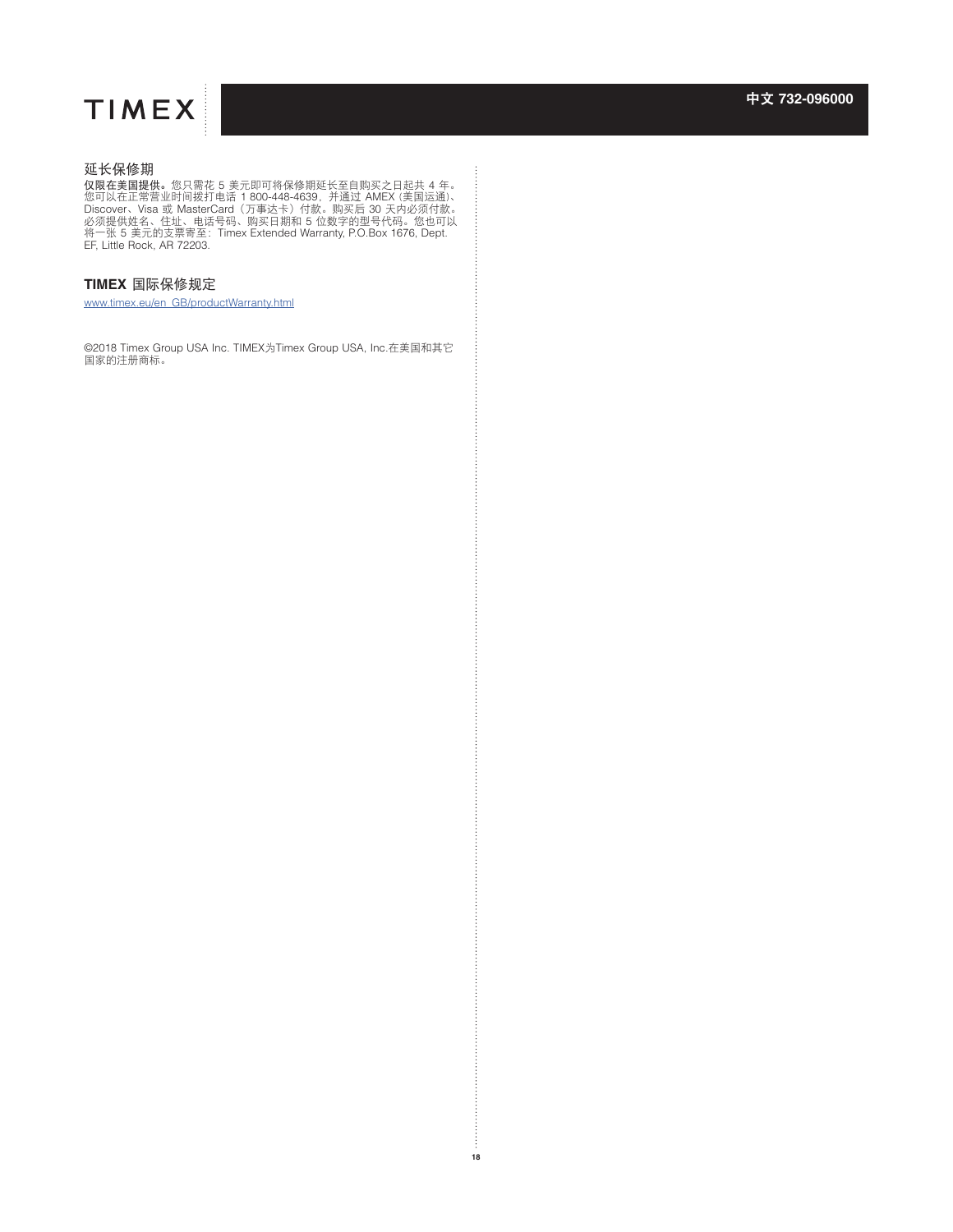Поздравляем с покупкой часов TIMEX®. Пожалуйста, внимательно прочитайте инструкцию по эксплуатации, чтобы знать как правильно пользоваться часами Timex®. Те или иные функции, описанные в настоящем буклете, в вашей модели могут отсутствовать.

За дополнительной информацией, обращайтесь на сайт: **Timex.com**

#### **С чего начать настройку часов**

Удалите из-под часовой головки блокировочную вставку. Надавив на головку до упора, переведите её в рабочее положение. Секундная стрелка начнёт двигаться с интервалом в одну секунду.

В некоторых моделях часов, водонепроницаемых на большой глубине, необходимо "вкрутить" головку для обеспечения водонепроницаемости. Если на корпусе Ваших часов имеется выступ с винтовой резьбой, необходимо вкрутить головку после настройки часов.

Для того чтобы вкрутить часовую головку, прижмите ее сильно к выступу с винтовой резьбой и, придерживая, вращайте головку по часовой стрелке. Продолжайте завинчивать головку до тех пор, пока она не будет плотно закреплена. В следующий раз, когда Вам будет необходимо произвести настройку часов, для того чтобы выдвинуть головку, Вы должны будете ее отвинтить (против часовой стрелки).

#### **Водонепроницаемость и ударопрочность**

О водонепроницаемости ваших часов свидетельствует метровая отметка или значок  $(\infty)$ .

| Глубина водонепроницаемости | р.s.i.a. * Давление воды ниже |
|-----------------------------|-------------------------------|
|                             | поверхности                   |
| 30м/98футов                 | 60                            |
| 50м/164фута                 | 86                            |
| 100м/328футов               | 160                           |
|                             |                               |

\*абсолютное давление в фунтах на кв. дюйм

#### **ПРЕДУПРЕЖДЕНИЕ: ДЛЯ СОХРАНЕНИЯ ВОДОНЕПРОНИЦАЕМОСТИ, НЕ НАЖИМАЙТЕ КНОПКИ ПОД ВОДОЙ.**

- 1. Часы сохраняют водонепроницаемость только до тех пор, пока стекло циферблата, кнопки и корпус остаются неповрежденными.
- 2. Часы не являются водолазными и не предназначены для ныряния.
- 3. После контакта с морской водой часы следует сполоснуть в пресной воде.
- 4. Ударопрочные модели имеют соответствующую маркировку на лицевой стороне часов или задней части корпуса. Такие часы отвечают требованиям MOC по ударопрочности. Тем не менее, следует избегать повреждения стекла циферблата.

#### **УСТАНОВКА ВРЕМЕНИ**

- 1. ВЫДВИНИТЕ заводную головку в положение C и, поворачивая, установите правильное время. В целях обеспечения смены даты должным образом обратите внимание на время дня на часах (A.M.-до полудня или P.M. -после полудня) (если применимо). Смена даты происходит между 9:00 вечера и 1:00 ночи.
- 2. Задвиньте заводную головку в положение А.

#### **УСТАНОВКА ДАТЫ (ЕСЛИ ПРИМЕНИМО)**

- 1. ВЫДВИНИТЕ заводную головку в положение В и, вращая ПРОТИВ ЧАСОВОЙ СТРЕЛКИ, установите правильный день недели. Примечание: если установка даты производилась в период с 9:00 вечера до 1:00 ночи, дата может не измениться на следующий день. В таком случае, в целях обеспечения смены даты должным образом, установите время и дату в любое время, кроме периода с 9:00 вечера до 1:00 ночи.
- 2. Задвиньте заводную головку в положение А.



#### **Регулирование браслета**

(Один из приведенных ниже параграфов по регулированию браслета относится к вашей модели часов).

#### **БРАСЛЕТ СО СКОЛЬЗЯЩЕЙ ЗАСТЕЖКОЙ**

- 1. Откройте блокировочную пластину.
- 2. Переместите застежку на нужную длину браслета.
- 3. Удерживая и прижимая блокировочную пластину, двигайте застежку взад-вперед до тех пор, пока она не встанет в направляющие канавки на нижней стороне браслета.
- 4. Закройте блокировочную пластину, вдавив ее до защелкивания. Учтите, что избыточная сила может привести к повреждению застежки.



#### **БРАСЛЕТ С БЕЗОПАСНОЙ ДВОЙНОЙ ЗАСТЕЖКОЙ**

- 1. Найдите пружинный стержень, соединяющий браслет с застежкой.
- 2. С помощью инструмента с острым концом вдавите стержень и, осторожно повернув, отсоедините браслет.
- 3. Определите размер запястья, затем вставьте стержень в соответствующее нижнее отверстие.
- 4. Надавите на пружинный стержень, выровняйте его с верхним отверстием и отпустите, чтобы он встал на место.



#### **УДАЛЕНИЕ ЛИШНИХ ЗВЕНЬЕВ БРАСЛЕТА**

#### **УДАЛЕНИЕ ЗВЕНЬЕВ:**

- 1. Поставьте браслет на торец и вставьте инструмент с острым концом в открытое отверстие звена.
- 2. Сильно надавите на штифт в направлении стрелки, чтобы отсоединить звено (конструкция предусматривает необходимость приложения усилий для удаления штифта).
- 3. Повторяйте процедуру до тех пор, пока не будет отсоединено нужное количество звеньев.



#### **СБОРКА:**

- 1. Соедините части браслета.
- 2. Вставьте штифт обратно в звено в направлении, противоположном стрелке.
- 3. Надежно установите штифт в ячейку браслета, так, чтобы он был вровень с кромкой.